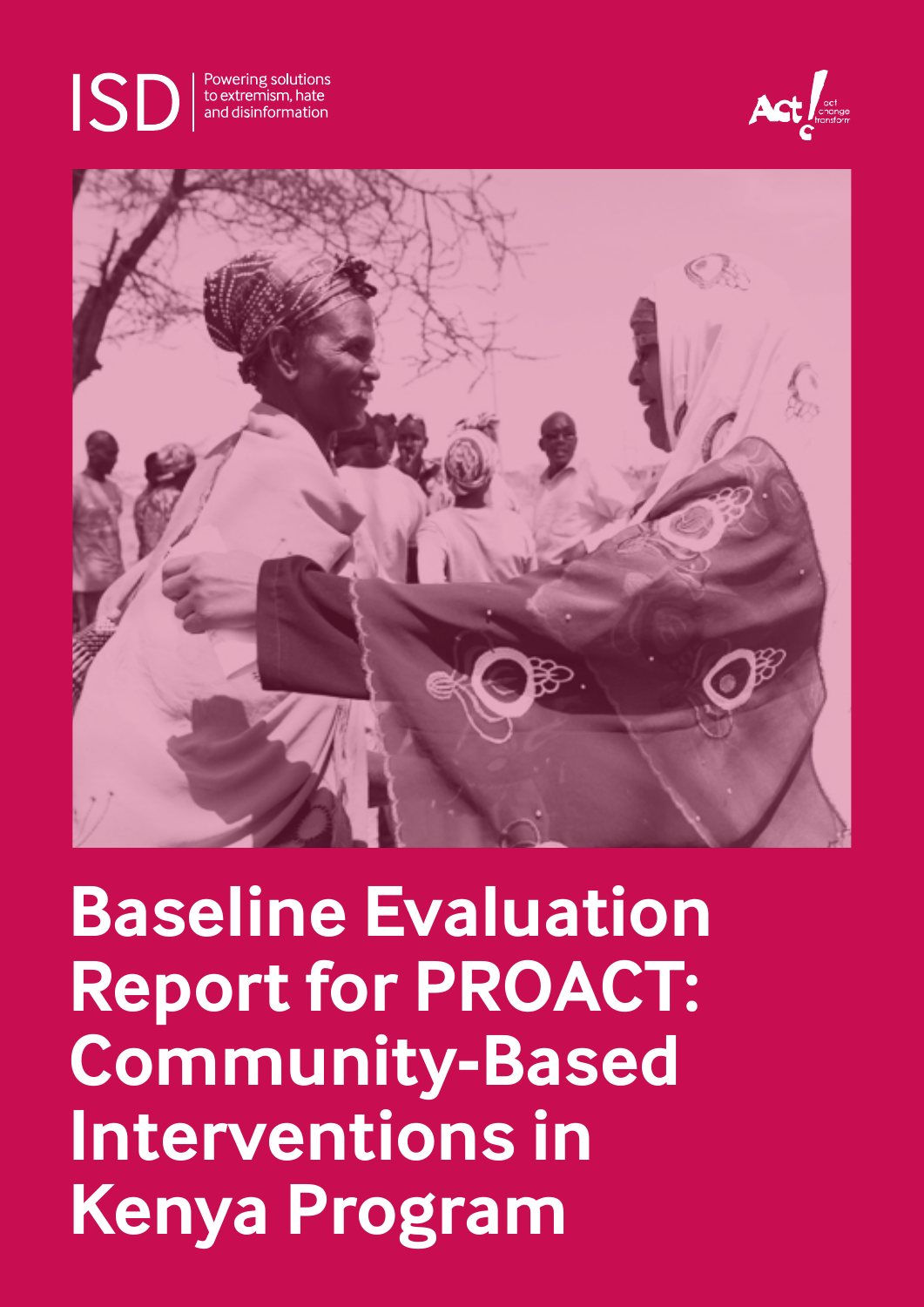#### **Acknowledgments**

The Institute for Strategic Dialogue (ISD) in partnership with Act Change Transform (Act!) is leading an innovative community-based intervention program in Kenya entitled PROACT.

Act! is PROACT's research, monitoring and evaluation partner. The program is delivered with funding support from the Bureau of Counterterrorism (CT) and the Department of State, Government of the United States (US).



Beirut I Berlin I London I Paris I Washington DC

Copyright © Institute for Strategic Dialogue (2022). Institute for Strategic Dialogue (ISD) is a company limited by guarantee, registered office address PO Box 75769, London, SW1P 9ER. ISD is registered in England with company registration number 06581421 and registered charity number 1141069. All Rights Reserved.

**www.isdglobal.org**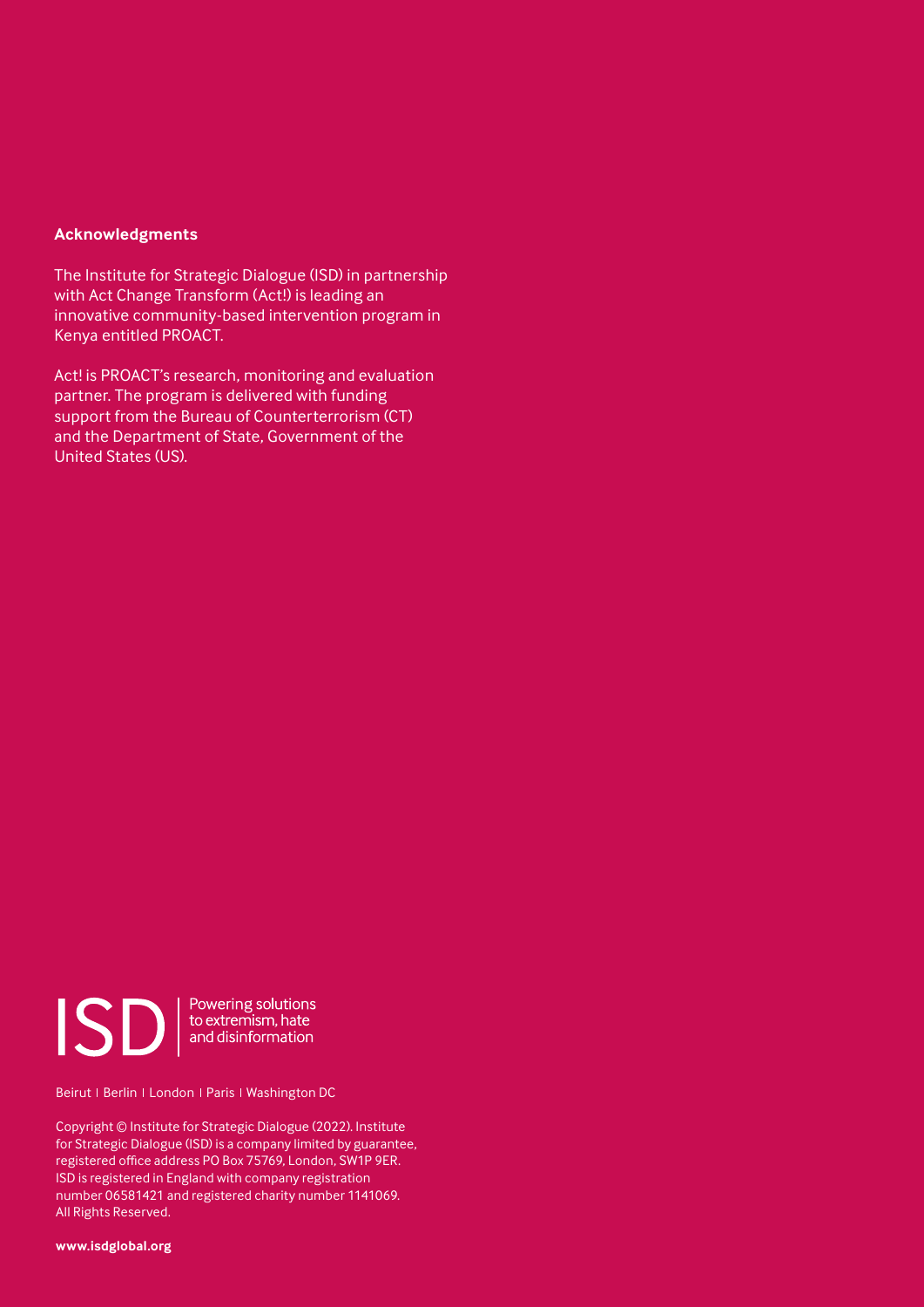# **Contents**

| Acronyms                                                                                       | 6  |
|------------------------------------------------------------------------------------------------|----|
| <b>Executive Summary</b>                                                                       | 7  |
| <b>Key Findings</b>                                                                            | 8  |
| Recommendations                                                                                | 9  |
| 1. Introduction                                                                                | 10 |
| 1.1 Overall Findings Across Counties                                                           | 11 |
| 1.1.1 Household Survey Characteristics                                                         | 11 |
| 1.1.2 Perceptions and Understandings of Radicalization and Violent Extremism                   | 11 |
| 1.1.3 Vulnerability Factors                                                                    | 12 |
| 1.1.4 Community Interventions and Prevention of Violent Extremism                              | 12 |
| 1.1.5 Police Citizen Engagement                                                                | 14 |
| 2. Findings by County                                                                          | 15 |
| 2.1 Key Findings in Isiolo                                                                     | 15 |
| 2.2 Key Findings in Kwale                                                                      | 17 |
| 2.3 Key Findings in Nakuru                                                                     | 19 |
| 3. Support, Rehabilitation, and Mental Health and Psychosocial Support Facilities and Services | 22 |
| 3.1 Challenges and Sustainability of Mental Health and Psychosocial Support Services           | 23 |
| 4. Conclusion                                                                                  | 24 |
| Annex: Bibliography                                                                            | 25 |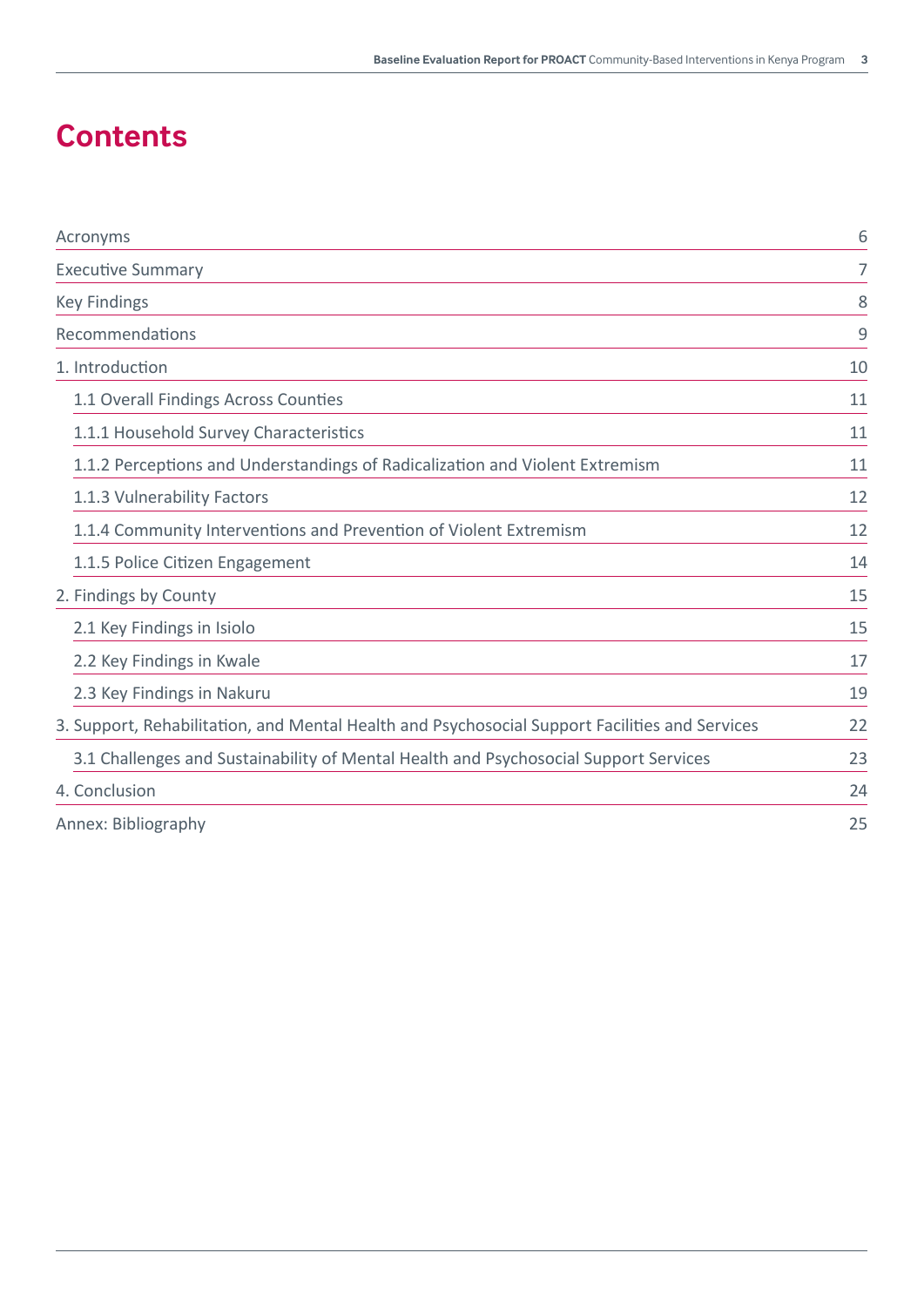# **List of Tables**

| Table 1: Summary sampling frame for the household survey                            |    |
|-------------------------------------------------------------------------------------|----|
| Table 2: Sample selection by sub-county and households                              | 11 |
| Table 3: Public perceptions about key security and conflict issues in Isiolo County | 16 |
| Table 4: Public perceptions about key security and conflict issues in Kwale         | 19 |
| Table 5: Public perceptions about key security and conflict issues in Nakuru        | 21 |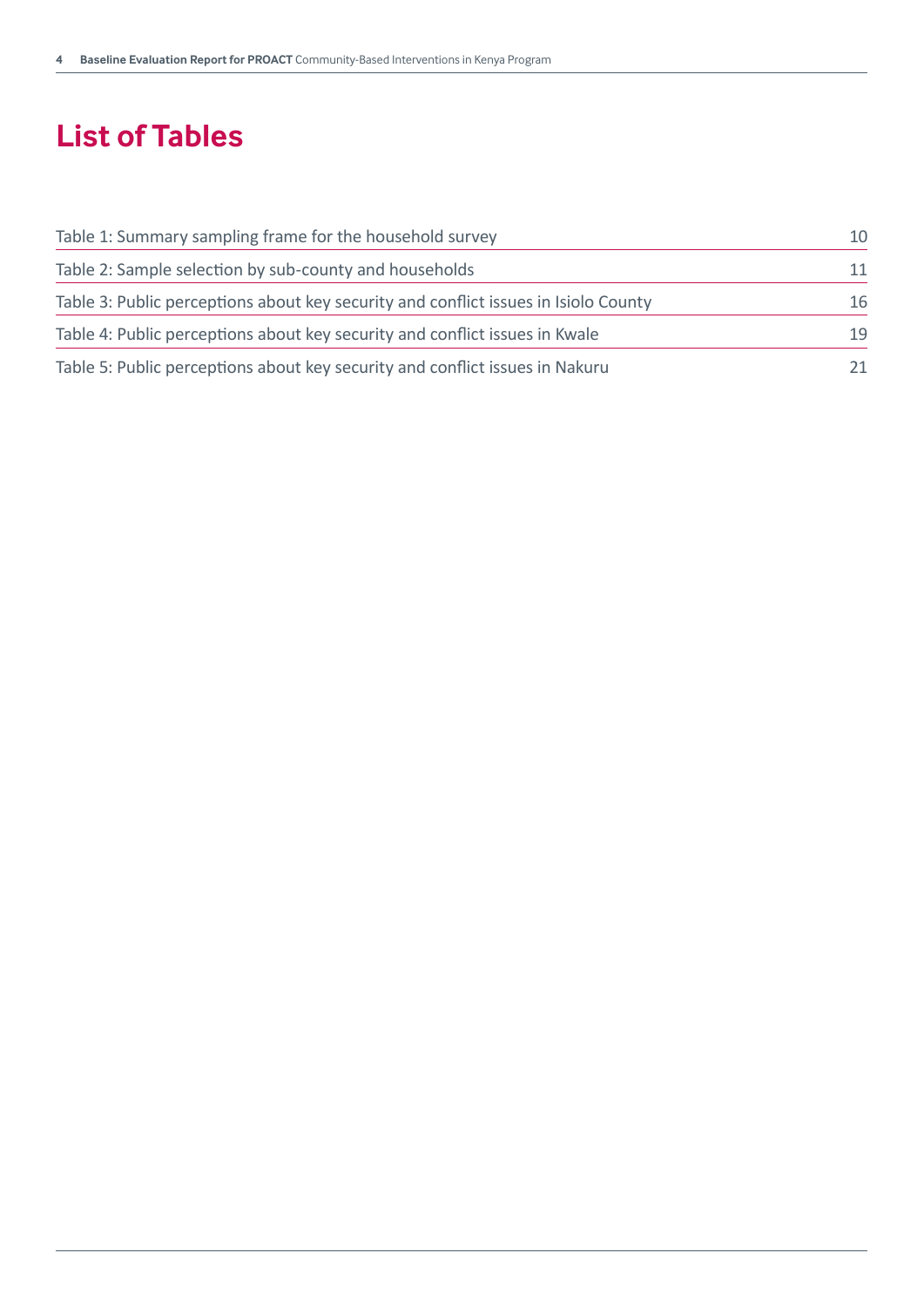# **List of Figures**

| Figure 1: Perceptions and understanding of radicalization                                                          | 11 |
|--------------------------------------------------------------------------------------------------------------------|----|
| Figure 2: Chart showing selected vulnerability factors by county (%)                                               | 12 |
| Figure 3: Perceptions of violent extremism prevention interventions                                                | 13 |
| Figure 4: Reporting of violent extremism cases and police effectiveness                                            | 13 |
| Figure 5: Perceptions of state and non-state actor collaboration in %                                              | 14 |
| Figure 6: Public perceptions about the key drivers of radicalization and recruitment in Isiolo                     | 15 |
| Figure 7: Public perceptions about whether authorities act on reports of violent extremism and crime in Isiolo     | 15 |
| Figure 8: Public perceptions about the key drivers of radicalization and recruitment in Kwale                      | 17 |
| Figure 9: Public perceptions about whether authorities act on reports of VE and crime in Kwale                     | 18 |
| Figure 10: Public ranking of the effectiveness of state and non-state actors on preventing                         |    |
| and countering violent extremism in Kwale                                                                          | 18 |
| Figure 11: Public perceptions about the key drivers of radicalization and recruitment in Nakuru                    | 19 |
| Figure 12: Public perceptions about whether authorities act on reports of violent extremism and crime in Nakuru 20 |    |
| Figure 13: Perceptions about quality of police-citizens engagement—Nakuru                                          | 21 |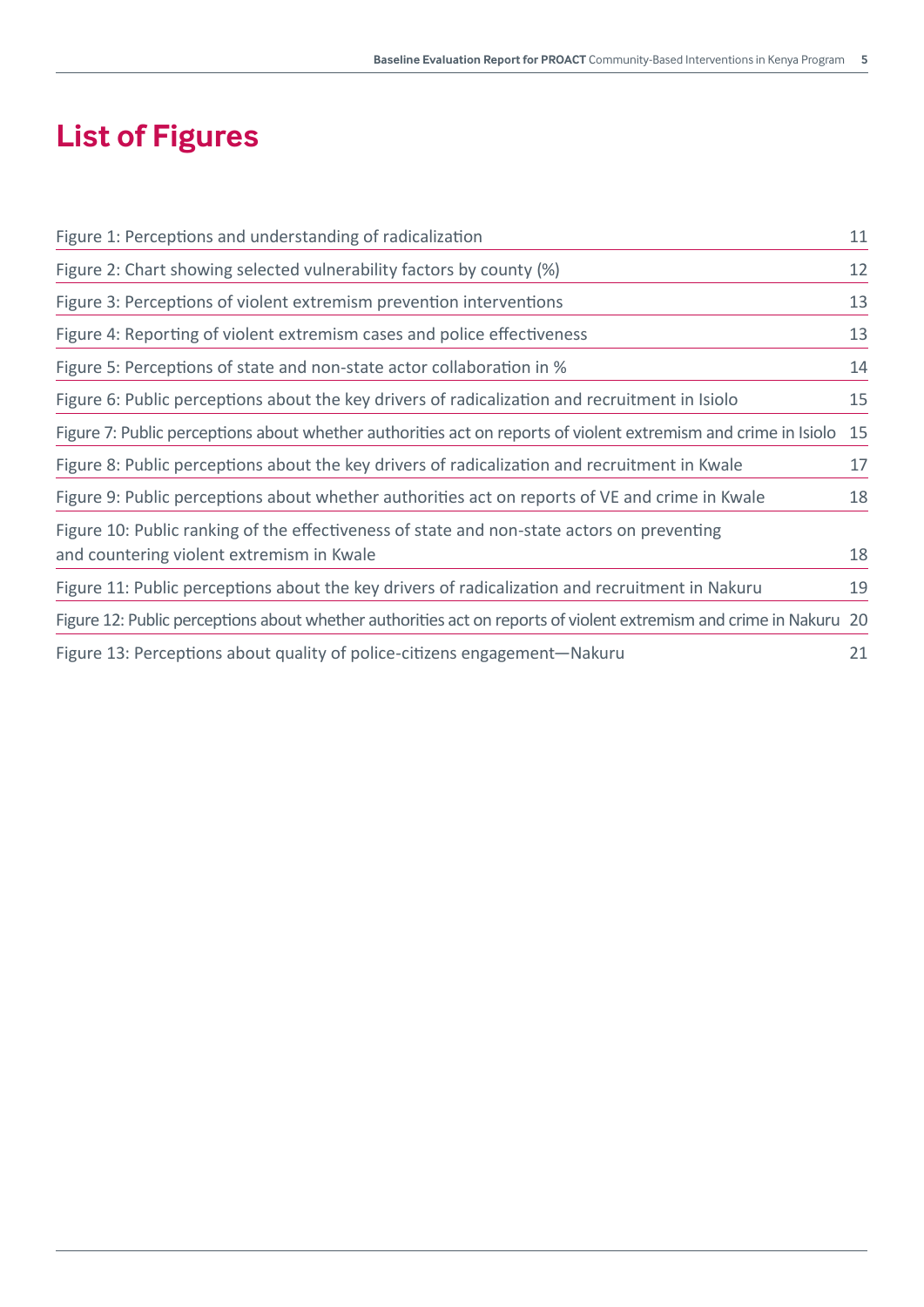# **Acronyms & Abbreviations**

| Act!           | Act Change Transform                                               |
|----------------|--------------------------------------------------------------------|
| <b>AS</b>      | Al-Shabaab                                                         |
| <b>AVRI</b>    | Assisted Voluntary Return and Integration                          |
| <b>CAP</b>     | County Action Plan for Preventing and Countering Violent Extremism |
| <b>CBO</b>     | Community-Based Organization                                       |
| <b>CEF</b>     | <b>County Engagement Forum</b>                                     |
| <b>CSO</b>     | <b>Civil Society Organization</b>                                  |
| <b>CT</b>      | Counterterrorism                                                   |
| <b>CVE</b>     | <b>Countering Violent Extremism</b>                                |
| <b>FBO</b>     | Faith-Based Organization                                           |
| <b>GBV</b>     | <b>Gender-Based Violence</b>                                       |
| <b>GOK</b>     | Government of Kenya                                                |
| HН             | Household (survey)                                                 |
| <b>HURIA</b>   | Human Rights Agenda                                                |
| <b>IPL</b>     | Isiolo Peace Link                                                  |
| <b>IPV</b>     | Intimate Partner Violence                                          |
| <b>ISD</b>     | Institute for Strategic Dialogue                                   |
| <b>ISIS</b>    | Islamic State of Iraq and Syria                                    |
| <b>M&amp;E</b> | Monitoring and Evaluation                                          |
| <b>MHPSS</b>   | Mental Health and Psychosocial Support                             |
| <b>MRC</b>     | Mombasa Republic Council                                           |
| <b>NGO</b>     | Non-Governmental Organization                                      |
| P/CVE          | Preventing and Countering Violent Extremism                        |
| <b>PROACT</b>  | Community-Based Interventions in Kenya Program                     |
| <b>SCN</b>     | <b>Strong Cities Network</b>                                       |
| <b>UNDP</b>    | United Nations Development Programme                               |
| <b>VE</b>      | <b>Violent Extremism</b>                                           |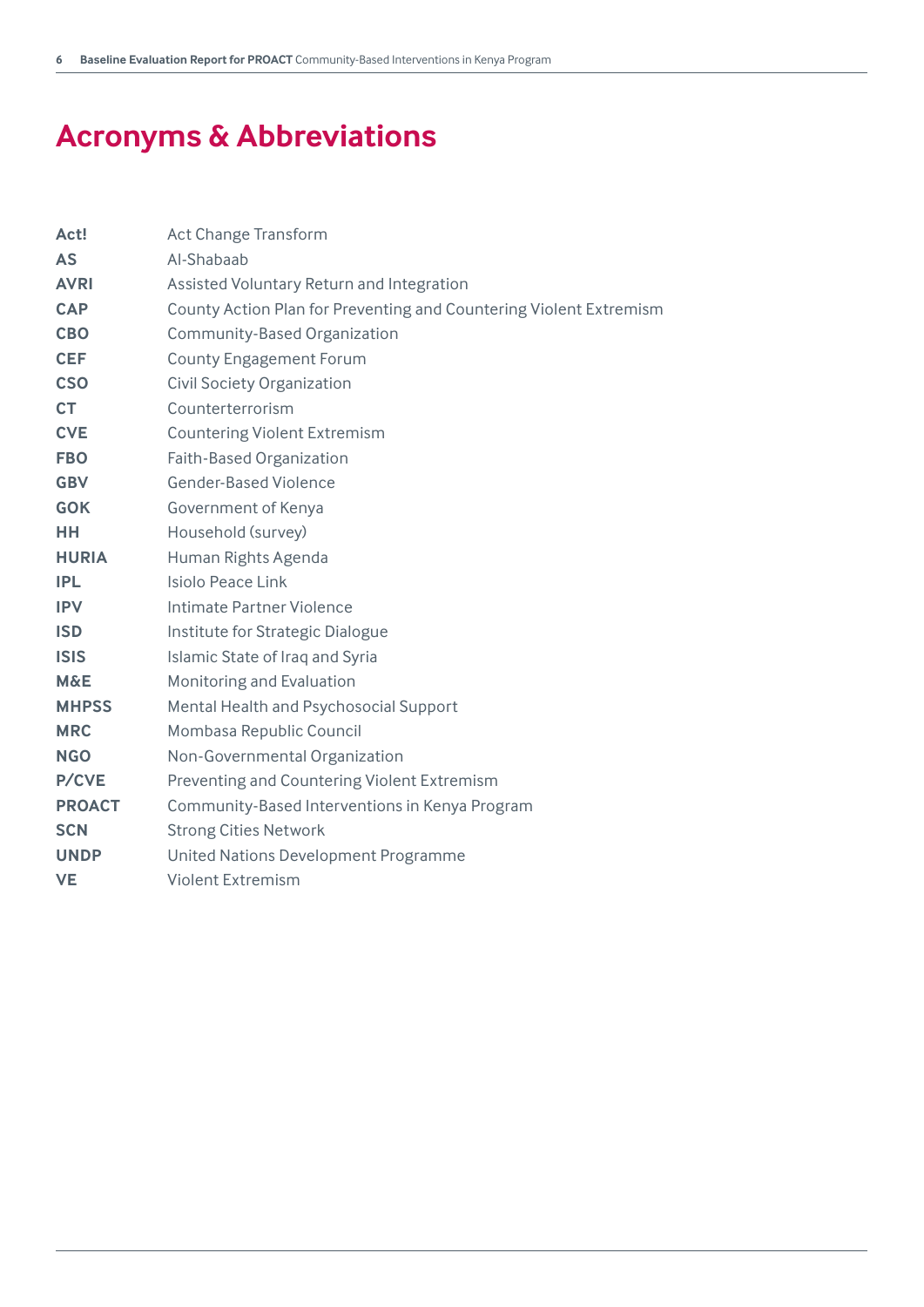## <span id="page-6-0"></span>**Executive Summary**

**Violent extremism has been a growing issue in Kenya since al-Shabaab, a Somalia-based terrorist jihadist group active in East Africa, has expanded its activity and attacks to countries neighboring Somalia. Major attacks by al-Shabaab in Kenya include the Nairobi Westgate shopping mall attack in 2013, Mpeketoni attack in 2014, the Garissa University attack in 2015 and more recently, the Nairobi hotel siege in 2019[.1](#page-26-0) More than 400 people have been killed as a result of attacks executed by the violent extremist group. More concerning to prevention and countering violent extremism (P/CVE) practitioners, has been the number of Kenyan citizens travelling over the Somali border to join al-Shabaab, or those being forcefully recruited.[2](#page-26-0) In the United Nations Development Programme's (UNDP)** *Journey to Violent Extremism in Africa***, most former violent extremists admitted to joining extremist groups across the continent due to human rights abuses at the hands of militaries and police.[3](#page-26-0) Unfortunately, Kenya's security forces are often criticized for its hard-handed security measures which have led to multiple civilian deaths. In 2019, Human Rights Watch submitted a report in which it expressed concerns over enforced disappearances and extrajudicial killings of violent extremist and criminal suspects. Communities are continuously faced with threats, intimidation and harassment by police and the military—incidents which are rarely reported or investigated.[4](#page-26-0)**

Against the backdrop of distrust in security forces nationally, P/CVE practitioners, traditional and community leaders are often tasked with addressing the causes of radicalization, which not only pertains to human rights abuses but also socioeconomic drivers like poverty and unemployment. To help address these challenges, the Institute for Strategic Dialogue (ISD) through funding from the US Department of State is implementing PROACT: Community-Based Interventions in Kenya program for the period 2019- 2022. The program aims to enhance community resilience to address and prevent polarization, radicalization and extremism, which are security and conflict concerns in the prioritized counties of Isiolo, Kwale, and Nakuru.

This program includes the distribution of sub-grants to several community-based organizations (CBOs) to implement the program in the counties of Isiolo, Kwale, and Nakuru respectively.<sup>[5](#page-26-0)</sup> PROACT supports and strengthens existing structures and strategies such as County Action Plans for Preventing and Countering Violent Extremism (CAPs), as well as its organs such as Community Engagement Forums (CEFs) to build local capacities for community-designed and delivered P/ CVE interventions. It also contributes to ISD's Strong Cities Network (SCN) whose purpose is strengthening municipal and local capacities to counter radicalization and recruitment by violent extremist groups.<sup>[6](#page-26-0)</sup>

Considering the lack of a clear evidence base of radicalization and drivers of violent extremism (VE) in Kenya, PROACT collaborated with Act! to develop this baseline report to study community-based P/ CVE interventions in the counties of Isiolo, Kwale, and Nakuru. This baseline study established an initial dataset that will serve as a baseline for tracking and evaluating how the program contributes to increasing communities' resilience to address polarization, radicalization, and extremism. The results have been used to revise the theory of change and the logical framework designed for each county and provide baseline figures and targets for indicators. It relied on a household quantitative survey approach to gather primary data in the program counties. Data was collected in the three programmatic counties from 5 to 25 August 2020.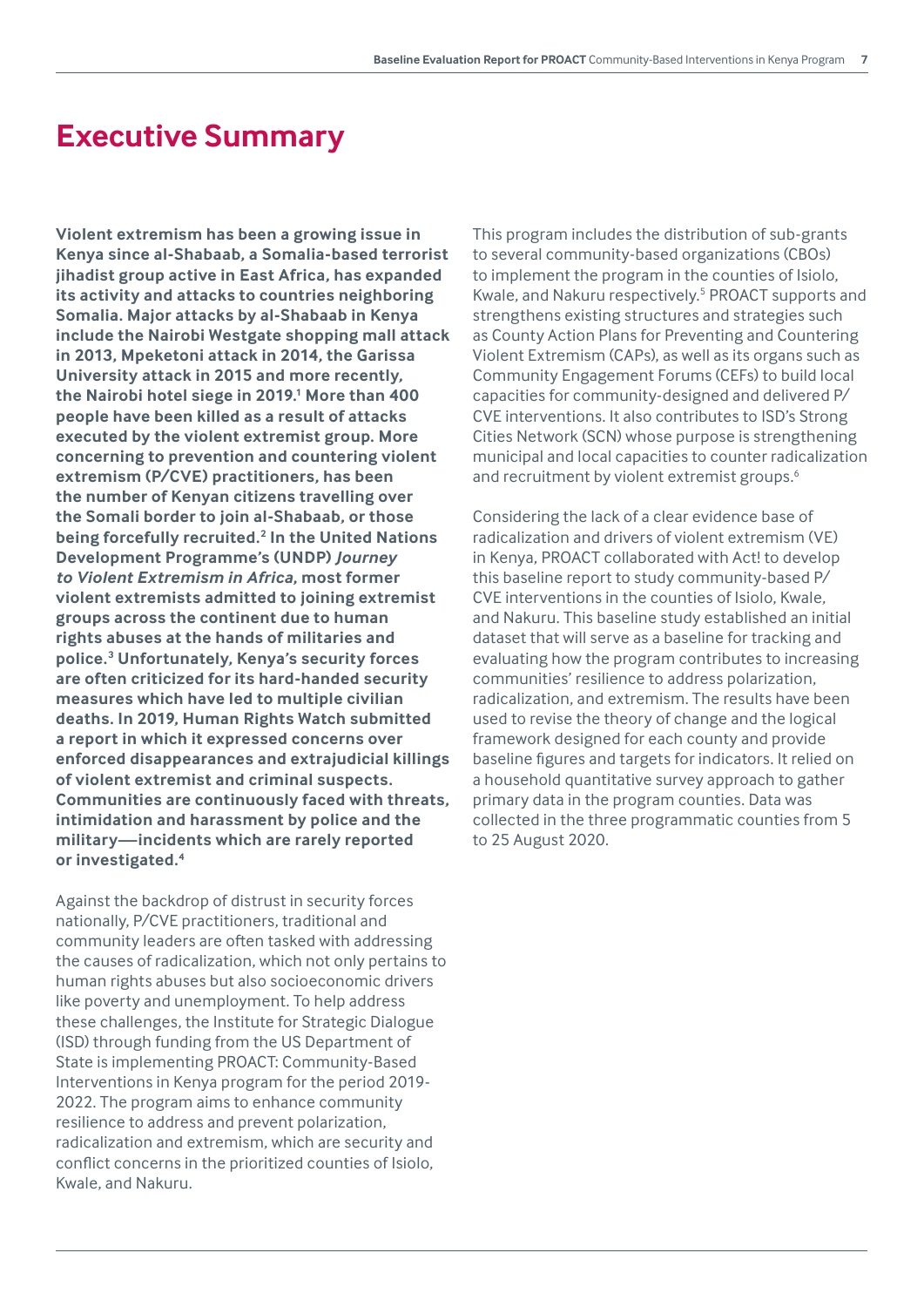## **Key Findings**

- The overwhelming majority of respondents identified poverty as the main socioeconomic driver or cause of radicalization and VE in Isiolo, Kwale and Nakuru. The link between divisive religious ideologies and radicalization and VE is similar in Isiolo and Kwale. However, the link is less pronounced in Nakuru which has a predominantly Christian population.
- Regarding perceptions about hard-handed security measures across the three counties, the majority believed that police use unnecessary force when dealing with citizens. Additionally, a low proportion of respondents said they engage well with the police.
- Online recruitment by VE groups, such as al-Shabaab, is posing a significant challenge in Kenya. This threat is difficult to address because of the challenges and concerns involved in monitoring the communications of individuals. There are no clear guidelines for schools, parents, or other caregivers, nor has there been sufficient public education on the issue.
- Non-state actors are perceived to be the most effective in delivering P/CVE programming. Religious leaders and local civil society organizations (CSOs) in Isiolo and Kwale are considered crucial in addressing and preventing radicalization and VE.
- Regarding state agencies' successes in P/CVE programming: the majority of respondents believed that national government administration officers, especially chiefs, are perceived as the most effective state P/CVE actors. Slightly more than half of the respondents in Nakuru and Isiolo believed that the police are also effective in P/CVE, but only a small percentage believed so in Kwale.
- The study established that the infrastructure and systems for formal mental health and psychosocial support services (MHPSS) for counseling youth who have been affected by or are vulnerable to radicalization and VE are weak or even non-existent in places such as Isiolo. Nearly all MHPSS respondents expressed that they could benefit from technical assistance in capacity building on VE and methods of assisting and handling alleged Al-Shabaab returnees from Somalia and at-risk youth. Additionally, the institutions also reported other significant challenges like clients presenting with complex, multifaceted psychological and psychosocial conditions, family problems, and a lack of resources. MHPSS services also tend to be expensive and remain out of the reach of most people.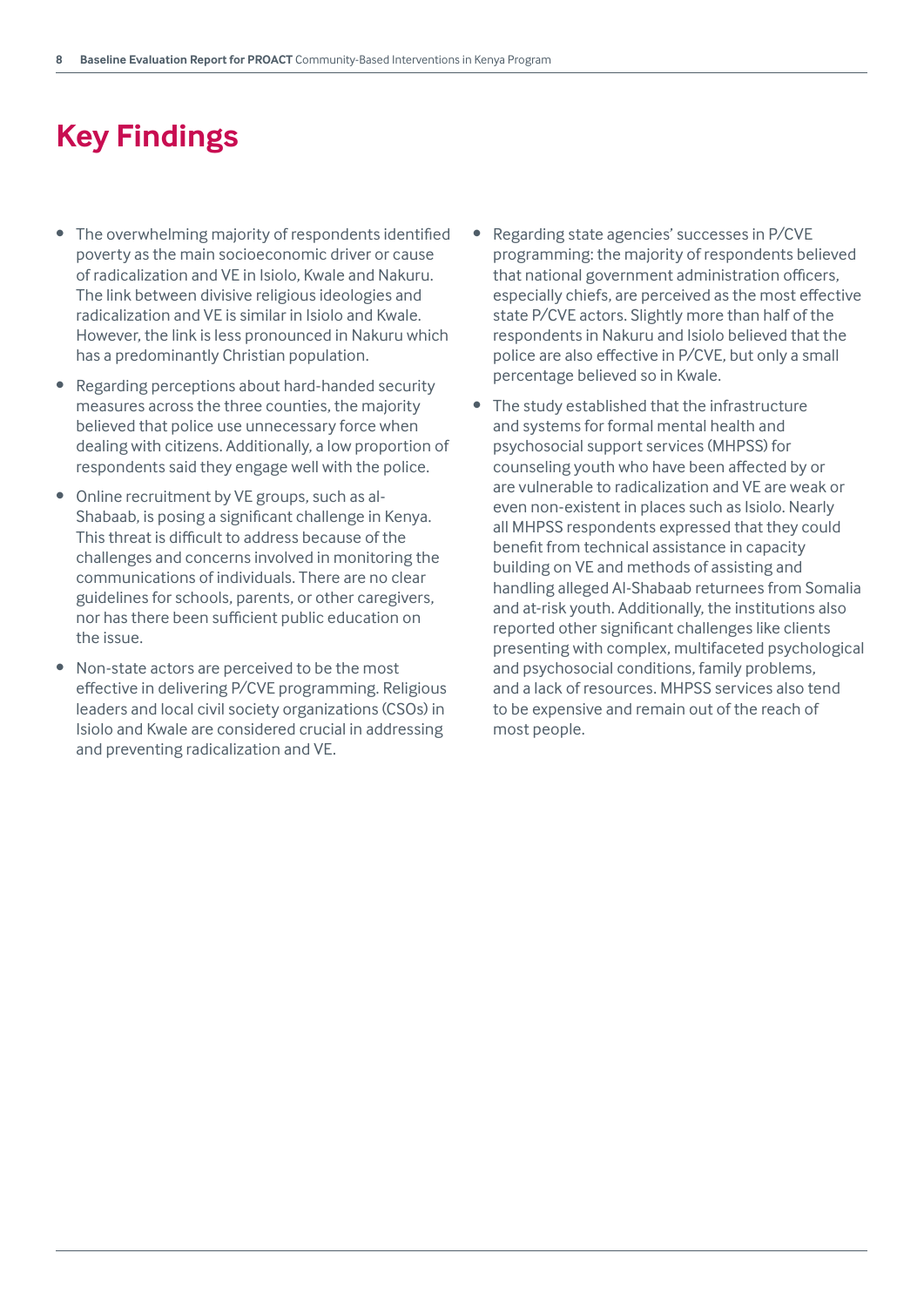### **Recommendations**

**PROACT stakeholders should consider integrating research and advocacy activities on police abuses and police-citizen engagement into their projects in the three program counties. Civil society stakeholders could also design strategies that safeguard their autonomy while they enter into strategic partnerships with the police and other security agencies. They must be able to keep an objective distance from the police so that they can freely point out gaps in policing and human rights compliance when required.** 

There is a need for more police engagement/training, especially with the junior ranks on the need for professionalism in handling reports on suspected cases of violent extremists received from community members. Communities fear being victimized by violent extremists and have concerns about police protecting the confidentiality of report makers or informants, and the information given. Police and other security forces can benefit from **awarenessraising campaigns** that pertain to how their actions could perpetuate radicalization into VE.

PROACT could consider having programmatic linkages to ongoing community-based crime prevention initiatives in **all the program counties** that are not necessarily P/CVE-focused. Security and conflict issues cannot be addressed effectively in silos and should address, as far as possible, the complex manifestations of crime and violence that affected people in the program counties.

P/CVE stakeholders in the country and the program counties should develop a clear understanding and effective response to the **problem of online recruitment** by violent extremist groups. This is especially urgent in Isiolo where the problem is significant. The response needs to be addressed through a variety of actors such as parents, schools, businesses, and the private sector.

**The role of chiefs and religious leaders** in r eceiving reports from communities needs to be enhanced, with proper follow-ups and protection of the informant and confidentiality of the information provided for their safety. This includes strengthening their roles as leaders in delivering P/CVE activities in the counties, as they are often considered well-trusted authority figures.

PROACT stakeholders need to carry out strategic advocacy to encourage both the national and county governments to **invest more resources in MHPSS systems**. Urgent action should be taken to form innovative non-state institutional partnerships to introduce MHPSS services in Isiolo. To inform further programming, PROACT should conduct a more indepth review and documentation of the important lessons civil society actors learn in **Kwale** and **Nakuru** as they work to address the mental health and psychosocial consequences of violence.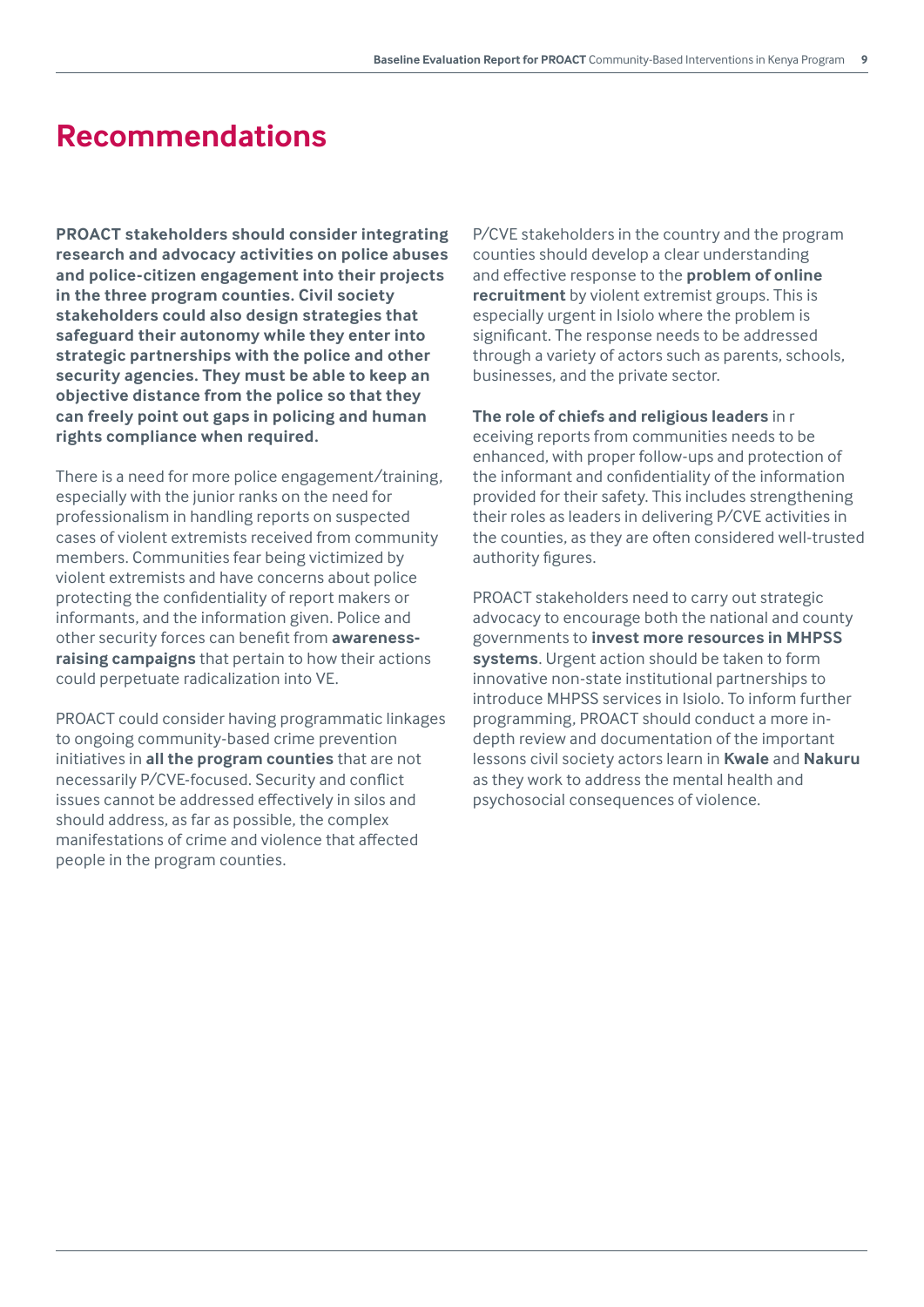## <span id="page-9-0"></span>**Introduction**

**This baseline evaluation is the first of a series of community-driven research activities in the "Community-Lead Research and Monitoring and Evaluation Framework for the PROACT program". Its purpose is to establish an initial dataset that will serve as a baseline for tracking and evaluating how the program is contributing to increasing communities' resilience to address polarization, radicalization, and extremism.** 

#### **The objectives of the study were to provide:**

- 1. Baseline values for measuring the outcome indicators in the monitoring and evaluation (M&E) frameworks of the program and sub-grants' projects, and tracking and reporting progress and achievements.
- 2. Datasets and information to revise the program's theory of change and M&E framework.
- 3. Baselines for making conclusions about the program's effects and the sustainability of outcomes at the mid-term and end-term evaluation stages.
- 4. Baseline assessments of community and stakeholders' knowledge and understandings of the issues of VE, radicalization, and polarization in the program counties.
- 5. Baseline assessments of community and stakeholders' understanding of and participation in interventions aimed at addressing and preventing VE.
- 6. Information on MHPSS is available to individuals who are vulnerable to recruitment into violent extremist groups in the program counties.
- 7. New knowledge and analytical information on emerging issues on radicalization and VE in the program counties.
- 8. Case studies, lessons learned, conclusions and recommendations to inform the review and redesign and implementation of the existing subgrants, as well as the planned innovation grantees.

The baseline study used a quantitative approach to gather primary data in the three program counties of Kwale, Nakuru and Isiolo counties[.7](#page-26-0) The study sites in the program counties were established and sampled through the initial desk review and consultations with PROACT partners. Data was collected in the three counties from 5-25 August 2020 using digital administration of a household (HH) survey and administration of a mini-survey to community leaders, CSOs and government leaders. Mapping of MHPSS facilities and services in the three counties was also carried out. Table 1 shows the household samples reached.

**Household survey**: A HH survey was administered to 1,230 respondents using the Open Data Kit-ODK platform. This is an online platform where respondents could complete the survey and send it to a central database once they were connected to the internet. A sampling frame was developed for each county to help identify households and respondents in households per focus area. HH selection in the village was done using a systematic sampling method and simple random sampling was used to select the respondents from those 18 years and above in a household. This was to ensure randomness and provide representative data.

| $19$ census) | Estimated sample<br>$18+$<br>DC |  | Approx. cor |
|--------------|---------------------------------|--|-------------|
|              |                                 |  |             |
| (00)         |                                 |  |             |
|              | ЭОО                             |  |             |
|              |                                 |  |             |

#### **Table 1 Summary sampling frame for the household survey.**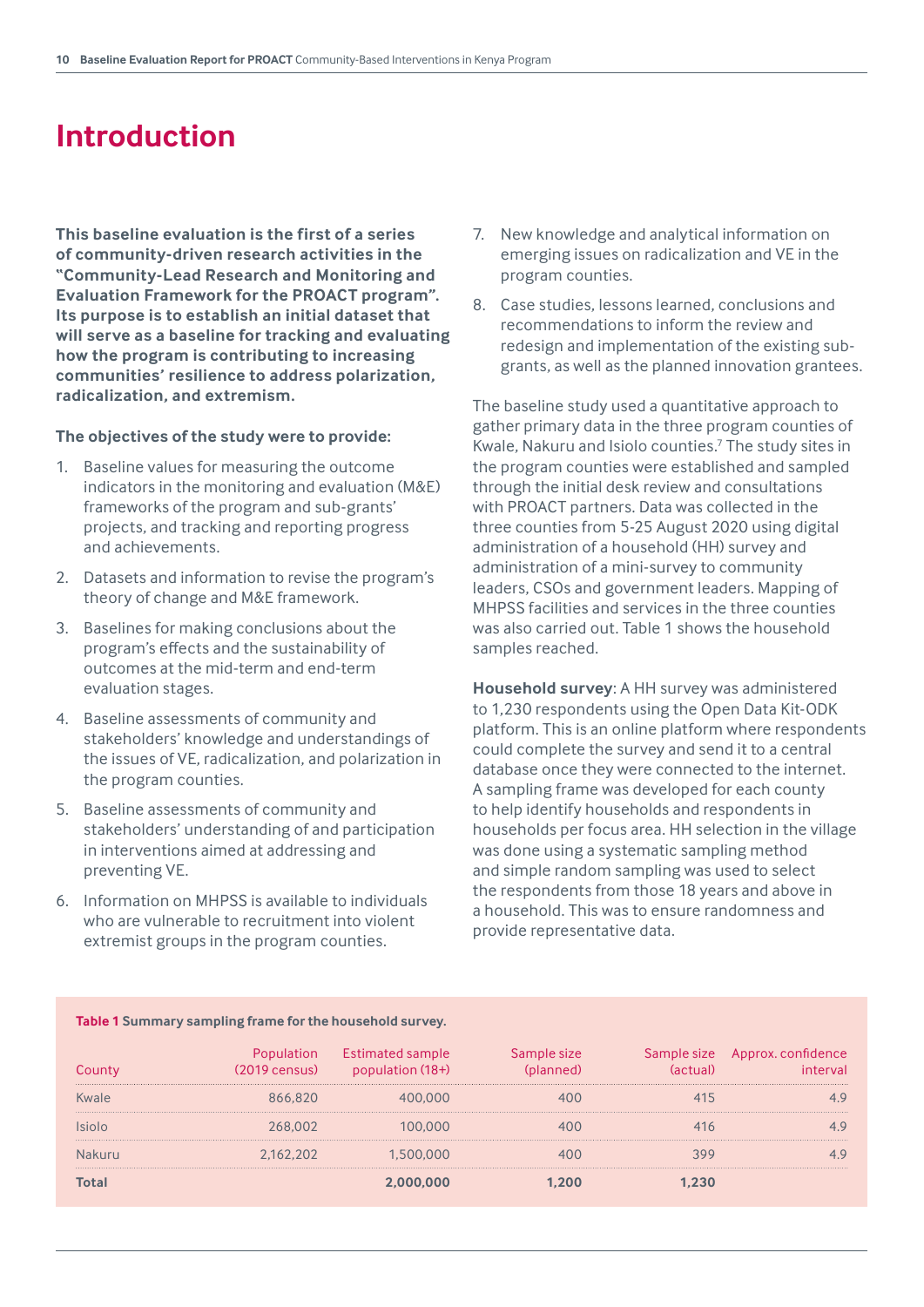**Data analysis**: The quantitative data from the HH survey, the mini-survey, and the mapping of MHPSS facilities were processed and analyzed on MS Excel and SPSS. Data coding, cleaning and organizing preceded data analysis to provide benchmarks for indicators targets in the PROACT results framework. Based on the analysis, the study generated conclusions, lessons, and programmatic recommendations for stakeholders' consideration.

#### **1.1 Overall Findings Across Counties**

#### **1.1.1 Household survey characteristics**

Some 1,230 respondents were reached by the HH survey in Isiolo, Kwale and Nakuru. These samples were as follows.

#### **Table 2 Sample selection by sub-county and households.**

| County             | Sub-county             | Household sample |
|--------------------|------------------------|------------------|
| Isiolo (416 HHs)   | Isiolo Sub-County      | 342              |
|                    | Merti Sub-County       | 74               |
| <b>Kwale (415)</b> | Matuga Sub-County      | 229              |
|                    | Msabweni Sub-County    | 186              |
| Nakuru (399)       | Nakuru Town East       | 57               |
|                    | Nakuru West Sub-County | 342              |

There was near gender parity in the respondents reached. Approximately 48.6% of respondents in Isiolo were men and 51.4% were women. Men accounted for 51.3% of respondents in Kwale, while women were 48.7%. In Nakuru, men made up 47.9% of respondents, and women were 52.1%. The mean age of respondents was almost the same in Isiolo (37 years), Kwale (38.9 years) but lower in Nakuru (33.7 years).

In terms of religious identity, Muslims were predominant in Isiolo (80.8%), while Christians account for 18.5%. Similarly, Kwale County is predominantly Muslim (89.6%) but there is a small Christian minority (10.4%). Christians are predominant in Nakuru, accounting for 95.2% of the population.

#### **1.1.2 Perceptions and understandings of radicalization and violent extremism**

Survey findings on perceptions and understandings of radicalization show significant variance across the three program counties. Figure 1 shows the trends as regards perceptions of safety and direction of radicalization.



#### **Figure 1 Perceptions and understanding of radicalization.**

— Feel safe — Radicalization decreasing

#### **Public perceptions of the risk or threat of terrorism**:

Most people in Isiolo (62.5%) reported feeling safe from threats of terrorism, followed by Kwale (42%), and Nakuru (27.3%). Further analysis indicated that there was no significant gender-based variance in response to the question about safety from threats of terrorism across the three counties. However, the data shows that religion is a significant factor affecting perceptions about safety from threats of terrorism in the three counties. Nearly twice as many Christians (30.2%) compared to Muslims (17.5%) reported not feeling safe from threats of terrorism. This is reasonable given that violent extremists in Kenya have deliberately targeted Christians as happened in the 2013 terrorist attack at the Westgate Mall, the 2014 terrorist attack in Mandera targeting Christians/ non-Muslims in a bus, and the 2015 rampage through Lamu County.

#### **Public perception on trends of radicalization**:

Survey findings show significant variance across the three counties in public perceptions of the trend of radicalization. A good number of respondents in Isiolo (58.9%) and Kwale (41.2%) believe that the radicalization of young people by violent extremist groups is decreasing. In stark contrast, the minority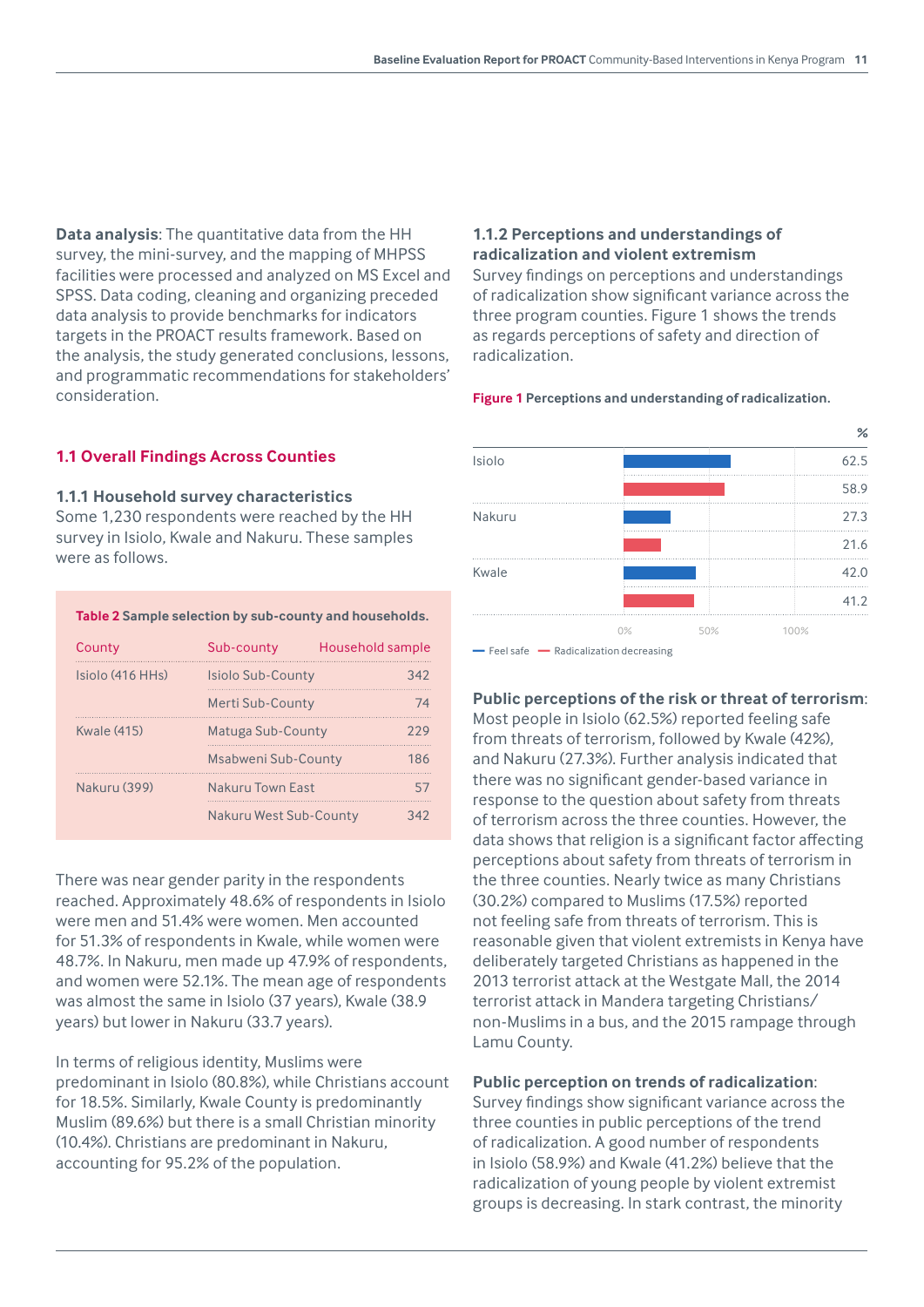<span id="page-11-0"></span>(21.6%) feel radicalization is in decline in Nakuru. It is good to note that Nakuru respondents were equating gang activity to radicalization and VE, which it is not. There was no significant gender-based variance in responses to the question about prevailing trends (decreasing/increasing). However, religion emerges as a significant factor affecting perceptions about the trend of radicalization in the three counties: Nearly three times as many Christians (38.6%) as Muslims (12.1%) believe that radicalization is increasing. Christians are clearly afraid of terrorism and tend to blame Muslims—many do not think radicalization is happening among Christians.

It can be deduced from these findings that PCVE stakeholders; including the CAP model, have not successfully demystified the perception that Islam as a religion tolerates VE. A lot; including using empirical data, needs to be done to reverse this flawed thinking, especially among the majority of Christians in Kenya.

#### **1.1.3 Vulnerability factors**

The respondent's perceptions data indicate that VE in the program counties is driven by the prevailing poor socioeconomic conditions, including factors such as poverty, inequality, unemployment and low educational outcomes. The overwhelming majority of respondents—86.1% in Isiolo, 79.8% in Kwale, and 82.7% in Nakuru—identified poverty as the main socioeconomic driver or cause of radicalization and VE in the program counties. Roughly the same proportion of people—34.9% in Isiolo, 39.3% in Kwale, and 33.4% in Nakuru—believe that substance abuse is a key driver although further research into this linkage is required.

Given the focus of the program as regards community interventions in reducing radicalization and VE, the prevalence of perceived historical and contemporary injustices against certain ethnic, racial or religious groups, divisive religious ideologies and peer influence was investigated. The results are shown in Figure 2.

The HH survey data shows the link of divisive religious ideologies on radicalization, VE is higher in Isiolo, and Kwale (31.3% and 19% respectively) compared to Nakuru (4.8%). The low percentage for Nakuru can be explained by the fact that ideological radicalization and VE has not been felt in Nakuru to the same extent as in

#### **Figure 2 Chart showing selected vulnerability factors by county (%).**



— Injustices — Religious ideologies — Peer influence

Isiolo and Kwale. It may also be linked to the fact that most people (96.3%) in Nakuru identify as Christians (perceived to have less divisive religious ideologies).

The proportion of respondents who mentioned perceived injustices as a driver of terrorism were few with 4.8% in Nakuru, 12% in Kwale and 16.3% in Isiolo. These findings contradict a widely held narrative about marginalization and historical injustices as a key factor in radicalization, especially in Kwale and Isiolo. However, these findings could still explain radicalization in other parts of the country as found by a number of researchers.<sup>[8](#page-26-0)</sup> Inadequate understanding of "injustices" among the respondents may have also contributed to the finding that is at odds with other findings.

On the other hand, slightly over one-third of the respondents across the three counties perceive radicalization as being linked to peer influence from bad friends. This is highest in Nakuru (40.6%), followed by Kwale at 38.6% and Isiolo at 38.5%.

#### **1.1.4 Community interventions and prevention of violent extremism**

Prevention of radicalization involves a multiplicity of actors and interventions from psychosocial to tangible provisions to address the drivers. The respondents were asked whether there were opportunities for counseling and vocational training in the community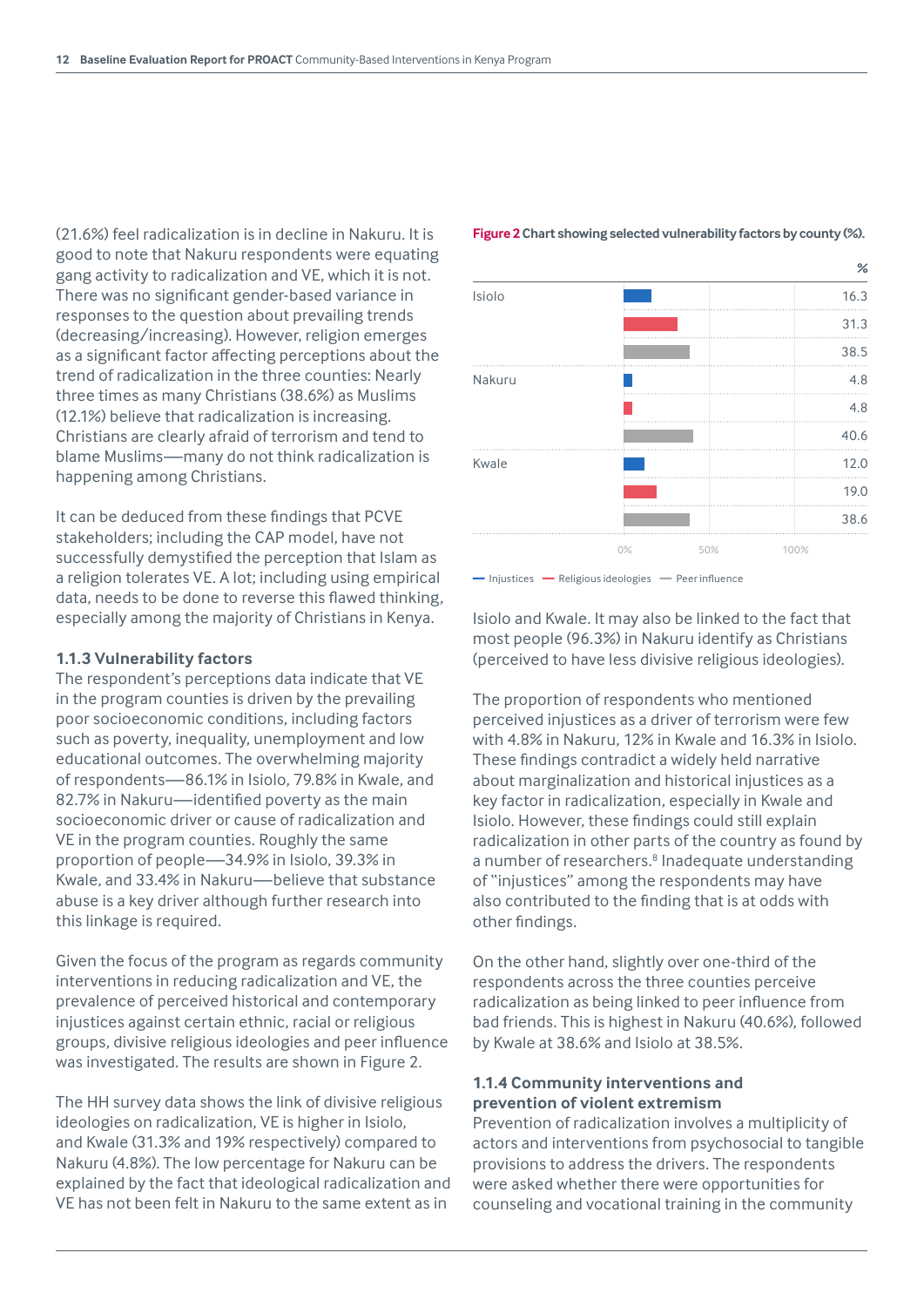#### **Figure 3 Perceptions of violent extremism prevention interventions.**



- Community leaders effective - No vocational training

— No counselling opportunities

to take care of at-risk youths. They were also asked From the responses, opportunities for counseling were least in Isiolo County with 31.5% of the respondents saying there were no opportunities for counseling. Nakuru and Isiolo followed this with 17.8% and 12.3% of the respondents saying there were no opportunities for counseling respectively. This information was collaborated by the mapping of psychosocial facilities, which indicated the near non-existence of such facilities in Isiolo.

In Isiolo County, 51% of the respondents said there were no opportunities for youth to access vocational training. Fewer respondents said so for Kwale (27.5%). And even fewer Nakuru County respondents (23.1%) said there were opportunities for vocational training for youth. Taking up vocational opportunities can help to keep disaffected youth busy and reduce unemployment, identified as a key vulnerability factor in this research. More advocacy is required for stakeholders to set up more opportunities for vocational training in the three counties or create more public awareness and link the youth with existing openings.

Respondents were also asked how effective community leaders (elders, women and youth leaders) were in P/CVE. Community leaders in Isiolo seem to be most effective in P/CVE with 64.4% of the respondents rating them as effective. This is in comparison to Kwale and Isiolo respondents who rated them 41.9% and 52.4% respectively. Community leaders are therefore least effective in P/CVE in Kwale County.

#### Police response and prevention of violent extremism

Respondents in Nakuru (53.9%) and Isiolo (41.6%) believe the police are effective in P/CVE, but less in Kwale think so (31.6%) (Figure 4). This relates well with another finding where the respondents said police use unnecessary violence on suspects, which was 58.8% for Kwale, a figure higher than the other two counties (56.2% for Isiolo and 55.1% for Nakuru). The use of unnecessary force, therefore, does not translate to effectiveness in P/CVE.

#### **Figure 4 Reporting of violent extremism cases and police effectiveness.**



— % of respondents who think police are effective in addressing and preventing VE

— % of respondents who say people report suspected cases

— % of community members who fear to report due to non-confidentiality by police

Less than half of the respondents said people report suspected cases (49.6% in Nakuru, 46.5% in Kwale and 44.2% in Isiolo). 19.8% of respondents in Kwale said people fear to report due to nonconfidentiality by the police, with 19% in Isiolo and 15% in Nakuru. Most Kenyans continue to fear reporting cases related to VE and crime to the police (and security actors generally) because of their well-documented history of human rights abuses, corruption, and lack of professionalism for instance exposure of whistleblowers/report makers.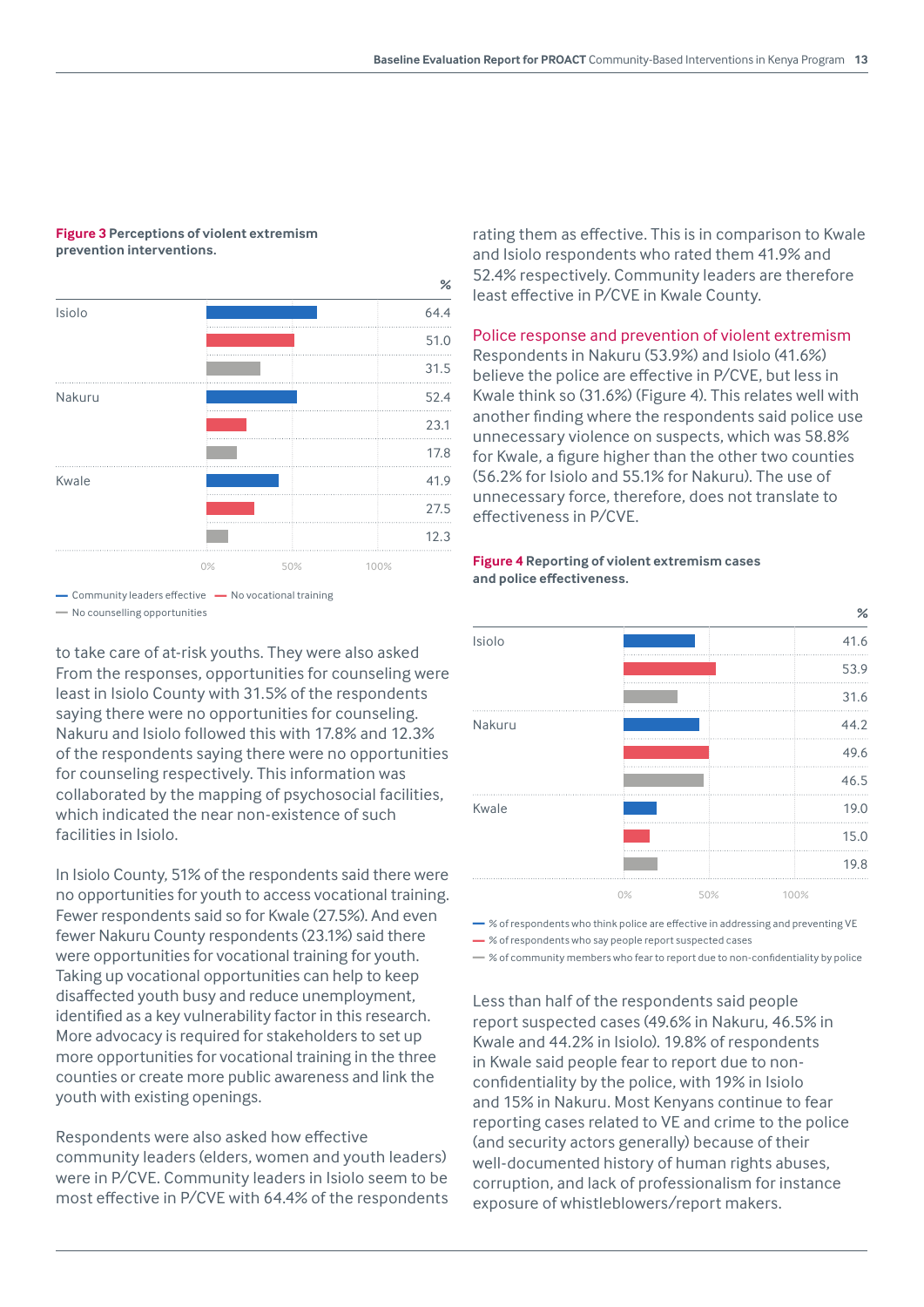#### <span id="page-13-0"></span>**1.1.5 Police citizen engagement**

The study established that police abuse and poor police-citizen engagement are serious concerns in the three program counties. Past studies have shown that abusive security practices can themselves frustrate and trigger young people to decide to join extremist groups.[9](#page-26-0) Despite this, the study established that police abuses are not a major trigger for young people in the three counties to join violent extremist groups with only 16.1% of respondents in Kwale, 12.5% in Isiolo and 7.5% in Nakuru indicating it as a factor.

The study established that nearly half of respondents believe that authorities take action on CVE reports made with the highest number being Isiolo (54.8%) followed by Kwale and Nakuru at 47.7% and 41.6% respectively (Figure 5).

#### **Figure 5 Perceptions of state and non-state actor collaboration in %.**

 **%** Isiolo 54.8 Nakuru 41.6 Kwale 47.7 0% 50% 100%

— Authorities take action on reports

— % of respondents who indicate police are slow in response to threats

— % of respondents willing to report suspicious behaviour to police

— % of community members who say they engage well with police

— % of respondents who think police use unnecessary violence on suspects

Roughly the same proportion of respondents—56.5% in Isiolo, 58.8% in Kwale, and 55.1% in Nakuru—believe that police use unnecessary force when dealing with citizens. The use of violence probably contributed to the low proportion of respondents who said they engage well with the police at 18.9% for Isiolo, 28.7% for Kwale and 34.6% for Nakuru.

Nevertheless, the majority of respondents said they are willing to report suspicious behavior with 76.9% in Isiolo, 58.8% in Kwale and 72.2% in Nakuru, meaning they still have trust in the police. However, this figure is lower in Kwale (which reports a bigger problem of police non-confidentiality) compared to Nakuru and Isiolo. Unlike the other two counties, Kwale has had a legacy of extrajudicial killings, enforced disappearances and a high number of returnees hence poor relations with law enforcement agencies as a whole[.10](#page-26-0)

Across the three counties, a high proportion of the respondents indicated that police are slow in response to threats or incidences of terrorism (70.4% in Nakuru, 69.6% in Kwale and 66.8% in Isiolo).

66.8 76.9 18.9 56.5 70.4 72.2 34.6 55.1 69.9 58.8 28.7 58.8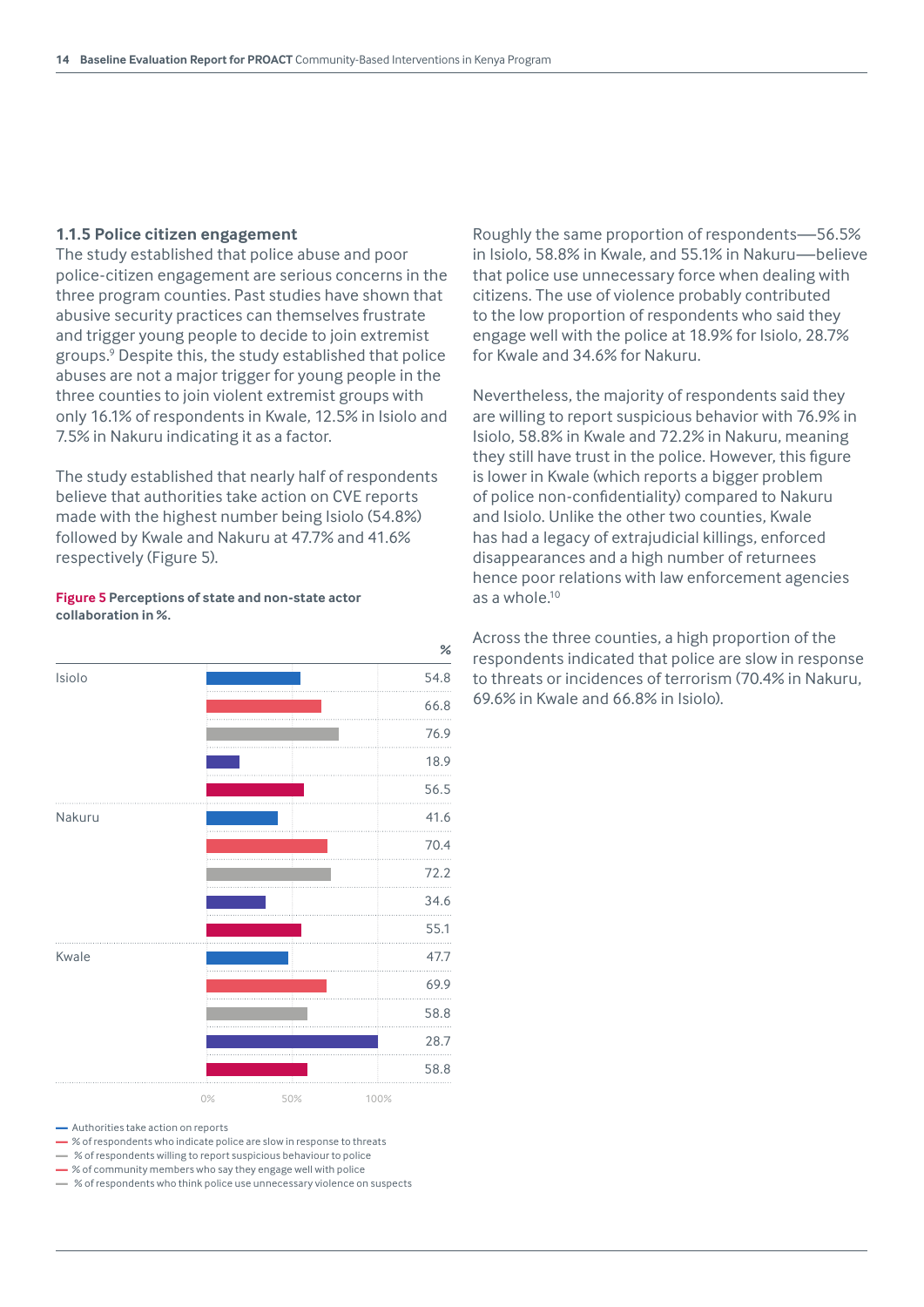## <span id="page-14-0"></span>**Findings by County**

#### **2.1 key findings in Isiolo**

Perceptions and understanding of radicalization and VE Survey results indicate al-Shabaab (58.6%) is the most prevalent terror group in Isiolo, others mentioned included ISIS (5.3%) and al-Qaeda (7%) although this is an affiliate of al-Shabaab. Under others (8.2%) a common term mentioned was "shifta", these "bandits" were active in the 1960s but still remembered by the older generation.[11](#page-26-0) Local gangs made up the remainder of other prevalent violent groups in the county.

Asked if they feel safe from threats of terrorism, the majority of the respondents in Isiolo, (62.5%) felt safe, as illustrated in figure 1. The majority of respondents also believe radicalization is decreasing (58.9%) with only 10.3% thinking it is increasing. Some 12.7% believe there is no change while 18% are not sure. So, the perception in Isiolo is that radicalization and VE is decreasing, and with that trend, residents are feeling safer.

#### Vulnerability factors

From the study, most respondents in Isiolo believe poor socioeconomic conditions are the main drivers of radicalization and VE. A large majority (86.1%) of HH survey respondents in Isiolo identified unemployment as a key driver of radicalization and VE; while 68% identified poverty and inequality as key drivers (Figure 6). Roughly equal proportions of respondents cited substance abuse (34.9%) and religious ideologies (31.3%) as key drivers.

Specific problems cited included widespread poverty and unemployment, drug abuse, low levels of education, unequal access to economic opportunities, and the historical marginalization of northern Kenya by the state. Asked about the "factors that cause young men and women from Isiolo to join violent extremist groups", most respondents identified low household income (65.1%), poor parenting (48.1%), negative peer influence (38.5%), and inadequate access to education (31.3%). Figure 6 indicates public perceptions about the key drivers of radicalization and recruitment in Isiolo.

**Figure 6 Public perceptions about the key drivers of radicalization and recruitment in Isiolo.**

|                         |    |     |      | ℅     |
|-------------------------|----|-----|------|-------|
| Unemployment            |    |     |      | 86.1% |
| Poverty/inequality      |    |     |      | 68.0% |
| Alcohol/substance abuse |    |     |      | 34.9% |
| High crime levels       |    |     |      | 10.1% |
| Religious divisions     |    |     |      | 6.3%  |
| Ethnicity               |    |     |      | 9.4%  |
| Poor rule of law        |    |     |      | 5.5%  |
| Religious ideologies    |    |     |      | 31.3% |
| Perceived injustices    |    |     |      | 16.3% |
| Arms availability       |    |     |      | 1.4%  |
| Others                  |    |     |      | 0.7%  |
|                         | 0% | 50% | 100% |       |

#### Public perception on the effectiveness and relevance of state P/CVE mechanisms in Isiolo<sup>12</sup>

The survey findings indicate more than half of the respondents in Isiolo (56%) believe that the government agencies take action on reports and issues of VE (Figure 7). About a quarter (26.2%) feels that they do not and 18% are unsure whether they do or not.



Separate from the issue of "government taking action", respondents were asked about the "effectiveness" of government P/CVE actors. A large majority of respondents (74.9%) think that chiefs are the most effective government actor in P/CVE. The high rating can be partly explained by the fact that chiefs are more accessible than the police because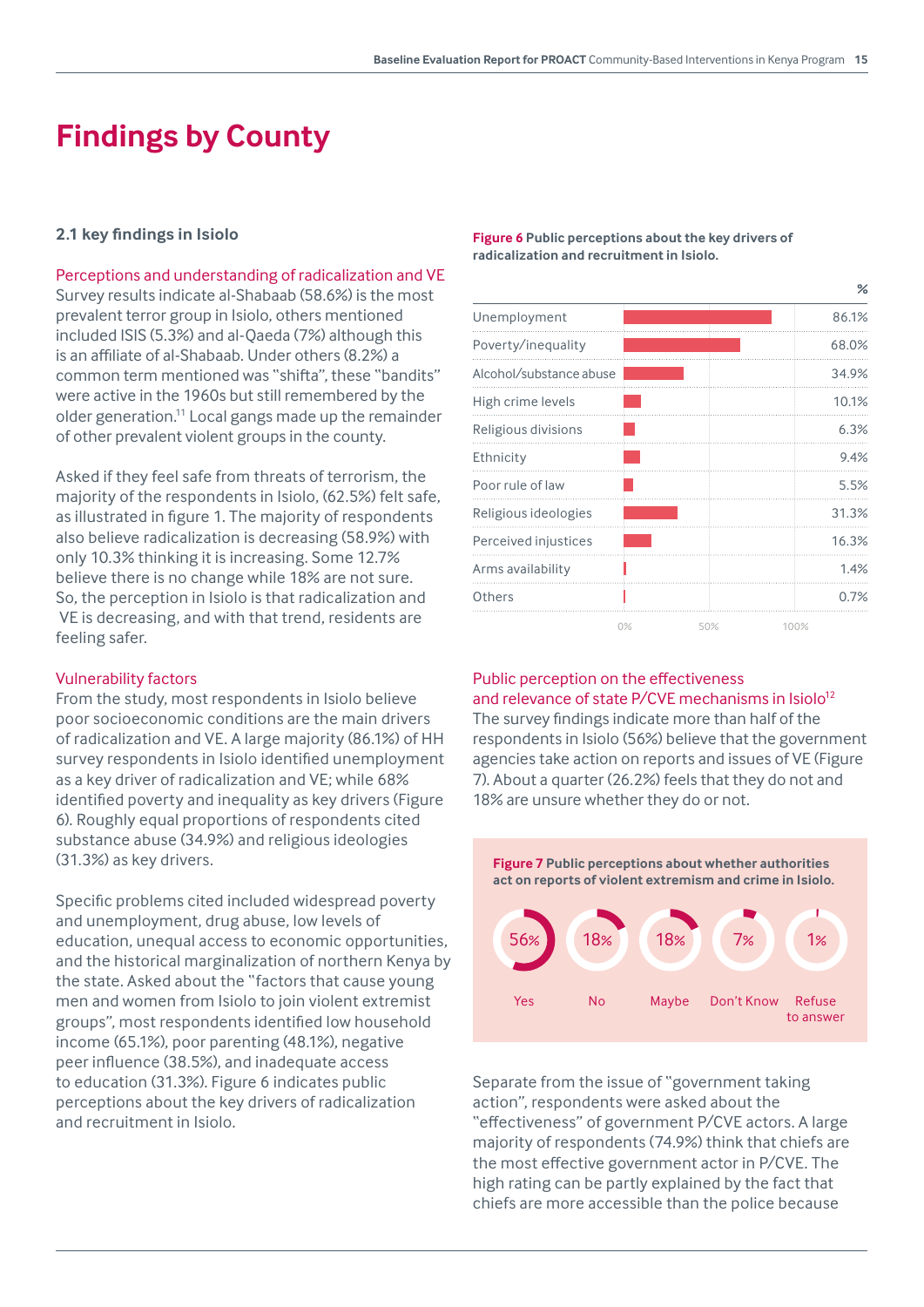<span id="page-15-0"></span>they are appointed locally from where they serve and live. Less than half (41.6%) of the respondents believe that the police are effective in P/CVE. Asked if the police respond fast enough to threats or incidents of terrorism, only a quarter (25.5%) think they do.

#### Public perceptions of the effectiveness and relevance of non-state actors P/CVE mechanisms in Isiolo<sup>13</sup>

Non-state actors were perceived as the most effective P/CVE practitioners, ahead of all state actors, except for chiefs. Survey findings indicate that the majority (79.3%) of respondents in Isiolo think that religious leaders are the most effective actors in addressing and preventing VE. A majority of respondents (64.4%) thinks that community leaders (elders, women and youth leaders) are effective, while slightly more than half (50.5%) believe non-governmental organizations (NGOs) are effective. It can be deduced that religious leaders have a high rating in terms of P/CVE on the account that they are better suited to counter al-Shabaab's ideological polarizing narratives. Religious leaders, because of their understanding of religion, can also provide positive ideological narratives unlike most of the other stakeholders.

#### State and non-state actor collaboration on P/CVE in Isiolo

In Isiolo, 35.1% of the mini-survey respondents which included representatives from government agencies, CSOs, P/CVE practitioners and religious leaders, feel collaboration between state and non-state actors in PCVE is high or very high. In terms of the effectiveness of this collaboration, 64.9% of respondents feel

collaboration between state and non-state actors is effective or very effective in addressing and preventing radicalization and VE in Isiolo.

#### Crime reporting behavior in Isiolo

The survey findings indicate that slightly more than three-quarters (76.9%) of respondents are willing to report suspicious behavior to the police, while 13.9% are not and 4.8% are not sure if they would. Of those who reported in the negative, the most common reasons given were "fear of being victimized by violent extremists" (24%) and "concerns about police protecting the confidentiality of information given" (19%). People were less likely not to report because of "lack of concern or interest" (9.8%) or "lack of knowledge about where to report" (4.1%).

Less than half (44.2%) of respondents believe that people report suspected cases of terrorism or radicalization or recruitment of youth by violent extremist groups. About a third (30%) do not think so and a significant proportion, (26.2%), do not know. When asked who they believed people report to, nearly half (47.6%) said chiefs, followed by police (23.8%), counties (16.6%), and less than 5% each for other actors, including Nyumba Kumi committees (a community policing model based on ten neighboring households), village elders, religious leaders, and local NGOs. The low rating on the other "community-based" actors could be because they don't have the mandate to arrest and prosecute suspects, especially where an immediate response is needed. They are mainly the "soft" responders known for prevention and reconciliation.

| Rating (Likert scale) <sup>14</sup> Violent crimes resource conflicts |         | Natural | Gender-based<br>violence | Electoral<br>political violence | Clan-based<br><i>inlence</i> |
|-----------------------------------------------------------------------|---------|---------|--------------------------|---------------------------------|------------------------------|
|                                                                       | 48.3%   | 48.1%   | 39.4%                    | 39.4%                           | 28 8%.                       |
| $\circ$                                                               | 16.8%   | 20.4%   | 19.2%                    | 192%                            | 17.8%                        |
|                                                                       | 8.2%    | 5%      | $9.1\%$                  | $9.1\%$                         | $12.7\%$                     |
|                                                                       |         | 38%     | 79%                      | 79%.                            | $.1\%$                       |
|                                                                       | 12.3%   | 10 ጸ%   | $14.7\%$                 | 14.7%                           | ' 8%                         |
|                                                                       | $3.8\%$ | 6.3%    | 8.7%                     | 7%                              | 3%                           |
|                                                                       |         |         |                          |                                 | 5%                           |

#### **Table 3 Public perceptions about key security and conflict issues in Isiolo County.**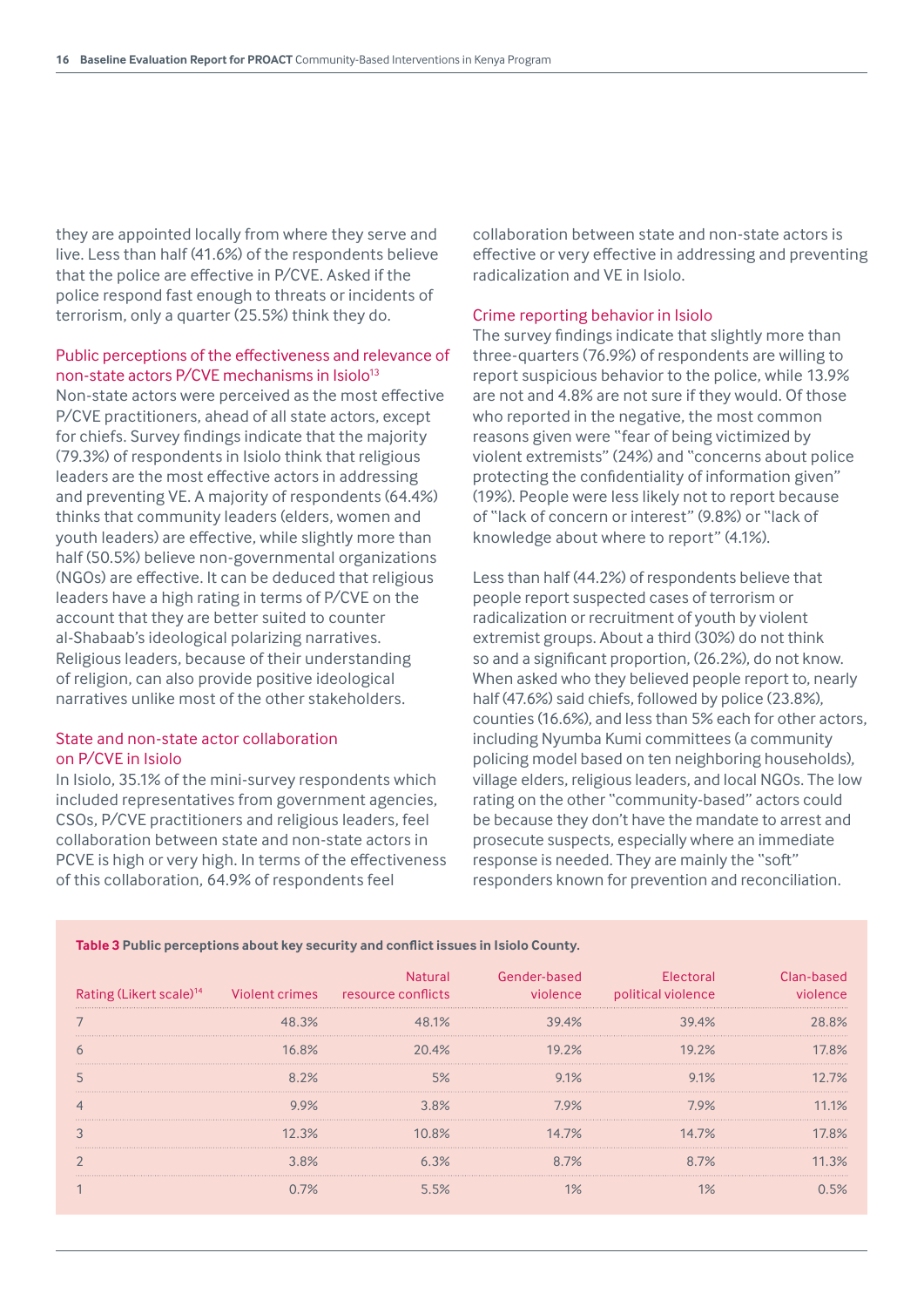#### <span id="page-16-0"></span>Public perceptions of policing, human rights, and VE in Isiolo

The survey findings indicate that more than half (56%) of respondents believe that the police use unnecessary force. Around 30% believe they do not, while 14% stated that they did not know. Most (78%) of survey respondents feel that the police-citizen engagement in Isiolo is very poor or poor.

#### VE, organized crime, and conflict and social cohesion in Isiolo

Survey respondents were asked to rate how important the following security issues were by rating once with 1 being the least and 7 being the highest. Survey findings indicate that violent crimes (which includes VE) are the most pressing security and conflict concern in Isiolo, rated 7 by 48.3% of the respondents. This was followed by natural resource conflicts, gender-based/domestic violence (GBV), electoral political violence and clan-based violence (Table 3).

#### **2.2 Key findings in Kwale**

#### Trends in radicalization and recruitment in Kwale

Survey results in Kwale indicate that al-Shabaab is the main, active terror group in Kwale County involved in radicalization, terrorist recruitment, and perpetrating terrorist attacks. Affected areas include Bongwe-Gombato and Kibundani (Msambweni Sub-County) and Waa and Ng'ombeni (Matuga Sub-County). Al-Shabaab is considered the most active violent extremist group by 23.4% of survey respondents, followed closely by the secessionist Mombasa Republican Council (22.7%)[.15](#page-26-0)

Some 41.5% of HH survey respondents believed that radicalization and recruitment are decreasing. In contrast, a third (33.5%) believed that radicalization is either continuing or increasing. Nearly a quarter (24.6%) of respondents indicated they were unsure about the trend.

#### Public perceptions of the drivers and causes of radicalization and VE in Kwale

Respondents believe that poor socioeconomic conditions are the main drivers of radicalization and VE in Kwale. The majority (79.8%) of survey respondents in Kwale identified unemployment, followed by poverty and inequality (62.9%), alcohol and substance abuse (33.5%), and religious ideologies and divisions (25.5%)

**Figure 8 Public perceptions about the key drivers of radicalization and recruitment in Kwale.**



as the main drivers of radicalization and VE (Figure 8)[.16](#page-26-0) Several survey respondents recommended that VE could be addressed by reducing poverty levels through youth job creation.

#### The impact of VE

Survey findings indicate that nearly the same number of respondents feel *safe* (42%) *and unsafe* (44.8%) from threats of terrorism; 10.6% were neutral on this particular question. Two-thirds (66%) of mini-survey respondents which targeted representatives from government agencies, CSOs, P/CVE practitioners and religious leaders, believe that individuals and groups have *low* confidence to publicly discuss issues of VE. The locals fear that they may be identified by extremist groups, their recruiters or sympathizers and government agencies for reprisal if they openly discuss these issues. As pointed out by Kwale CAP, the county has suffered from extrajudicial killings, enforced disappearances, especially of the youth. Chiefs, peace committee and Nyumba Kumi elders have also been killed for speaking against groups such as al-Shabaab.

#### Public perceptions of the effectiveness and relevance of state P/CVE mechanisms in Kwale<sup>17</sup>

Nearly half (47%) of survey respondents think that the government takes action on reports and issues of VE (Figure 9). Approximately one-third (30%) think that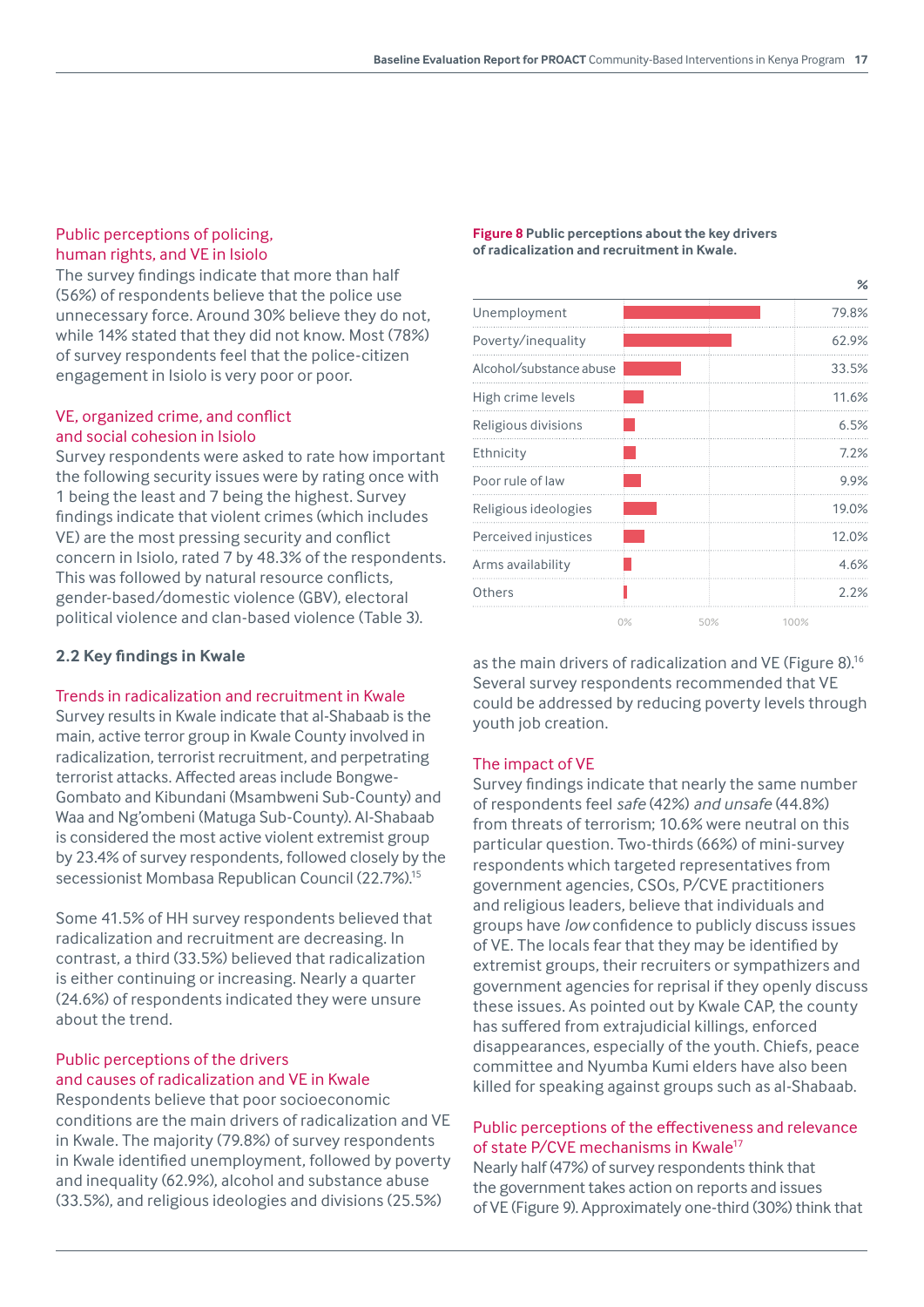<span id="page-17-0"></span>they do not, while 21% expressed that they do not know whether the government takes action on such reports.



Less than half of respondents (43.1%) believe that chiefs are the most effective government actors in addressing P/CVE in Kwale compared to the county government (39.3%) and the police at 31.6% (Figure 10). Of all the government actors, police are perceived to be the least effective. P/CVE outreach activities led by chiefs and other officers of the National Government Administration Office in Kwale were judged effective in reaching and educating the public on radicalization and VE.

#### **Figure 10 Public ranking of the effectiveness of state and non-state actors on preventing and countering violent extremism in Kwale.**

|                     |    |     | $\frac{9}{6}$ |
|---------------------|----|-----|---------------|
| Religious leaders   |    |     | 52.5%         |
| <b>NGOs</b>         |    |     | 43.6%         |
| Chief               |    |     | 43.1%         |
| Local leaders       |    |     | 42.2%         |
| Community leaders   |    |     | 41.9%         |
| National government |    |     | 40.5%         |
| County government   |    |     | 39.3%         |
| Police              |    |     | 31.6%         |
|                     | 0% | 50% | 100%          |

In as much as the survey found that police are perceived to be less effective in PCVE, 39% of respondents believe that the police respond *fast* to threats or incidents of terrorism, while about a third (30.6%) believe that they respond *slowly*. This infers that the police are not doing enough to meet the community's expectation of enforcing law and order.

#### Public perceptions of the effectiveness and relevance of non-state actor prevention measures<sup>18</sup>

Survey findings indicated that 52.5% of respondents believed and ranked religious leaders (Islam, Christian and traditional) as the most effective non-state P/CVE practitioners, followed by community leaders (political, youth, women leaders) and NGOs (43.6%) and local community leaders (elders) at 42.2% (Figure 10).

#### Crime reporting behavior in Kwale

Survey findings indicated that 58.8% of respondents are willing to report suspicious behavior to the police but 29.6% are not. The most common reasons for not reporting were "fear of being victimized by violent extremists" (24%), "concerns about police protecting the confidentiality of information given" (19.8%), and "lack of follow up" (15.4%). People were also less likely to fail to report because of "lack of knowledge about where to report" (11.3%) or "lack of concern or interest" (9.9%).

#### Public perceptions of policing, human rights, and VE in Kwale

Survey findings show that 58.8% of respondents in Kwale believe that the police use unnecessary force when dealing with citizens in the county. However, about a third (26.3%) believe police do not use unnecessary force and 11.8% did not know. A total of 65.2% of respondents in Kwale also believe that the police-citizen engagement in the county is *non-existent*, *very poor*, or *poor*. Just about a third of the respondents (28.9%) believe that they engage very well or well with the citizens. Several survey respondents recommended the need to improve police accountability by tackling abuses.

Although there is the risk that the use of unnecessary force by police can frustrate and trigger young people to decide to join extremist groups, only 16.1% of survey respondents reported that police abuse is a driving factor to joining VE groups.<sup>19</sup>

Some 25% of the mini-survey respondents (which includes representatives from government agencies, CSOs, P/CVE practitioners and religious leaders) in Kwale *strongly agreed* or *agreed* that the police and other security actors have a sufficient understanding of human rights and the skills needed to ensure they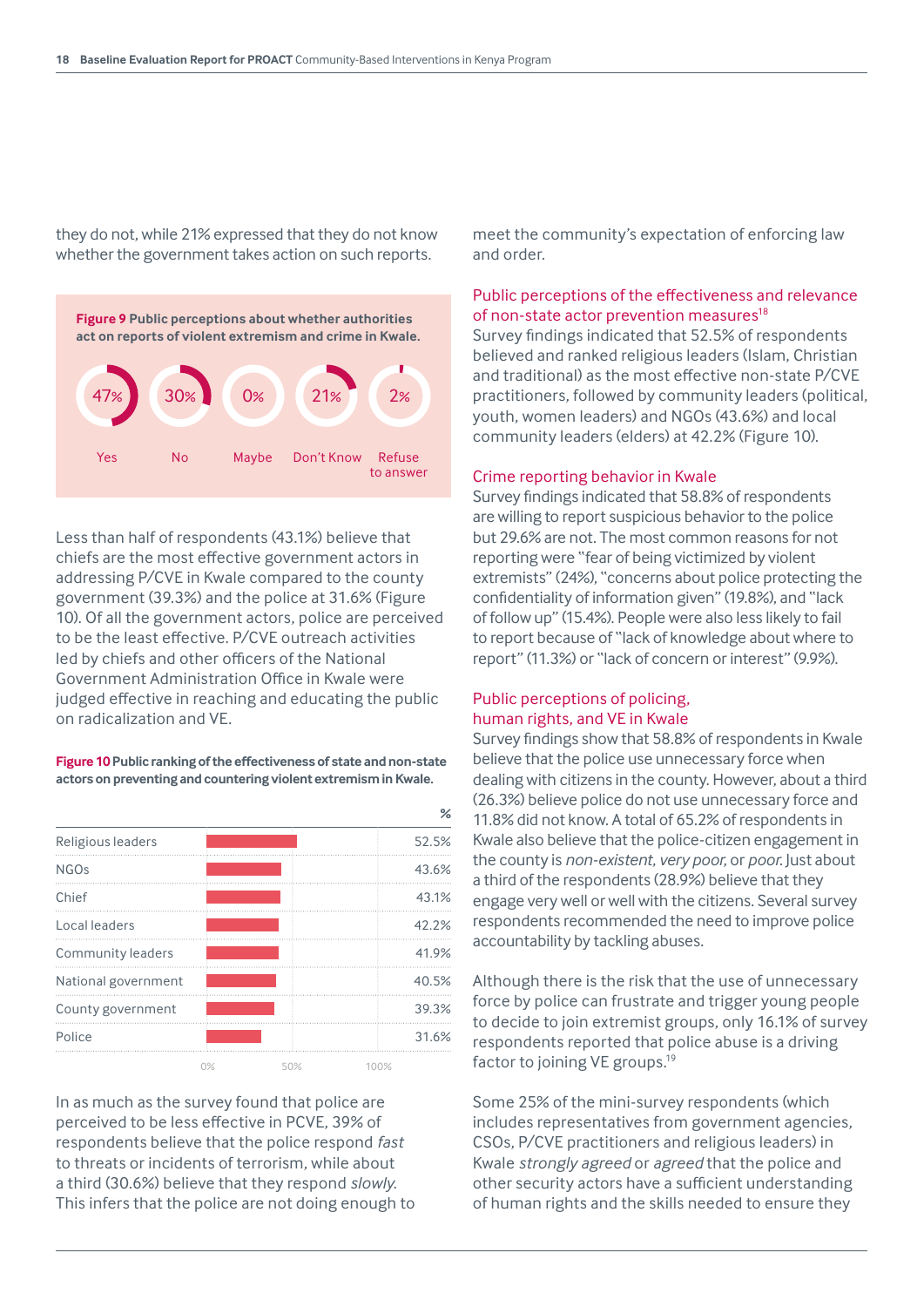<span id="page-18-0"></span>respect human rights. A similar percentage disagreed and 20% were neutral or had no opinion on the matter.

#### Public perceptions of VE, organized crime, and conflict and social cohesion in Kwale

Survey findings indicate that natural resource-based conflicts and violent crimes (this includes VE), are the most pressing security/conflict concerns followed by GBV (intimate partner violence (IPV) and domestic violence), electoral/political violence, and ethnicbased violence (Table 4). A rating of 7 was the highest while 1 was the lowest in terms of perception. Each respondent ranked a conflict concern once. Natural resource conflicts rated the highest at 7 (45.1%) followed by violent crimes at 43.4%.

#### **Table 4 Public perceptions about key security and conflict issues in Kwale.**

| Rating         | <b>Natural</b><br>resource<br>conflicts | Violent<br>crimes | Gender-<br>based<br>violence | Electoral<br>political<br>violence |
|----------------|-----------------------------------------|-------------------|------------------------------|------------------------------------|
| 7              | 45.1%                                   | 43.4%             | 42.7%                        | 30.6%                              |
| 6              | 18.6%                                   | 22.2%             | 16.9%                        | 15.7%                              |
| 5              | 11.3%                                   | 9.4%              | 11.3%                        | 9.9%                               |
| $\overline{4}$ | 10.1%                                   | 9.4%              | 9.9%                         | 18.8%                              |
| 3              | 7%                                      | 8%                | 9.6%                         | 10.4%                              |
| $\mathfrak{D}$ | 5.8%                                    | 5.5%              | 6.7%                         | 11.1%                              |
| 1              | 2.2%                                    | 2.2%              | 2.9%                         | 3.6%                               |

#### **2.3 Key findings in Nakuru**

#### Trends in radicalization and recruitment in Nakuru

Results from the HH survey suggest that only a very small minority (0.5%) of respondents reported that al-Shabaab exists and is active in the county. A total of 46.6% of HH survey respondents knew about and mentioned the Confirm gang, followed by Mungiki (10%) and Kamjesh (3.3%).[20](#page-26-0) Most respondents equated the crime and violence perpetrated by gangs with terrorism when responding to the relevant survey question. However, it is important to note that Confirm is a gang of robbers and thieves not terrorists with any ideological or religious intentions. No one mentioned international terror groups such as ISIS.

While most (70.1%) of the mini-survey respondents in Nakuru reported that youth were *much more vulnerable* or *vulnerable* to violent extremist groups or gangs, no terrorist attacks have occurred in Nakuru in the six months (February-July 2020) preceding the start of this study, nor have any been documented in the past. A third (30.6%) of the respondents believe that terrorist recruitment has taken place during that period, while more than half (52.6%) do not think so. A total of 46.4% believe that radicalization is increasing, while less than a quarter (21.6%) believe that it is decreasing.[21](#page-27-0)

#### Public perceptions of the drivers and causes of radicalization and VE in Nakuru

The majority (82.7%) of HH survey respondents in Nakuru identified unemployment as a key driver of radicalization and VE (as alluded to and in their understanding, VE includes crime and violence perpetrated by gangs; which is not the case, especially for purposes of this study), followed by poverty and inequality (43.6%), substance abuse (39.3%), and religious ideologies and divisions, over 11% (Figure 11).

#### **Figure 11 Public perceptions about the key drivers of radicalization and recruitment in Nakuru.**

|                         |    |     | ℅     |
|-------------------------|----|-----|-------|
| Unemployment            |    |     | 82.7% |
| Poverty/inequality      |    |     | 43.6% |
| Alcohol/substance abuse |    |     | 39.3% |
| High crime levels       |    |     | 11.8% |
| Religious divisions     |    |     | 6.5%  |
| Ethnicity               |    |     | 6.3%  |
| Poor rule of law        |    |     | 5.8%  |
| Religious ideologies    |    |     | 4.8%  |
| Perceived injustices    |    |     | 4.8%  |
| Arms availability       |    |     | 3.5%  |
| Others                  |    |     | 14.8% |
|                         | 0% | 50% | 100%  |

Public perceptions of the impact of VE in Nakuru HH survey findings indicate that more than half of respondents (59.4%) in Nakuru *do not feel safe* from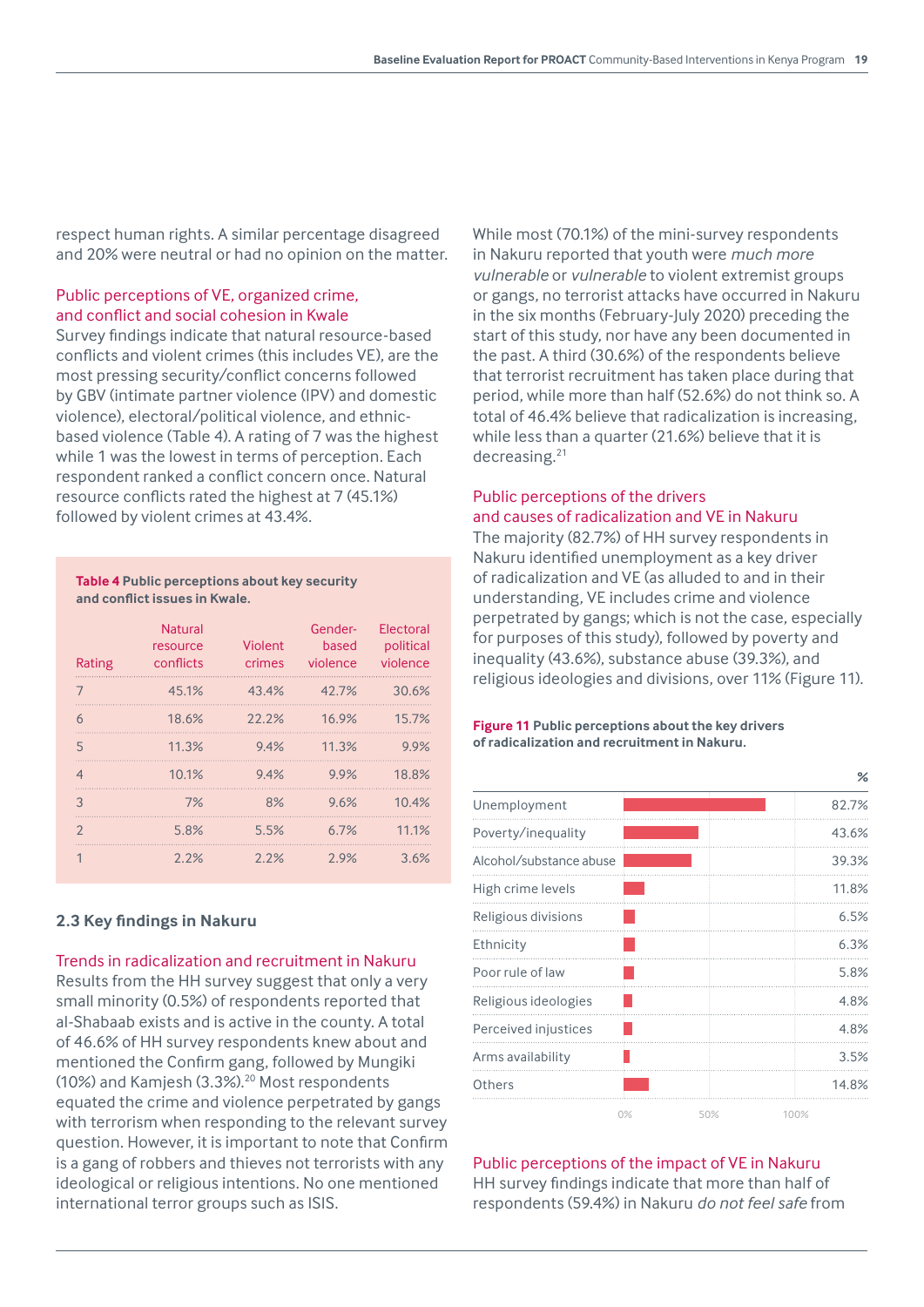<span id="page-19-0"></span>threats of terrorism (most respondents equated terrorism with the crime and violence perpetrated by gangs in the county, which to them is terror). Only about a third of respondents (27.3%) reported that they felt *very safe* and *safe*, while 12% were neutral. About 60% of mini-survey respondents (representatives from government agencies, CSOs, P/ CVE practitioners and religious leaders) believe that individuals and groups in Nakuru have *no confidence* at all or *very low confidence* to publicly discuss issues of VE and engage at-risk youth. About 20% believe there is *some confidence* or *more confidence*.

#### Public perceptions of the effectiveness and relevance of state P/CVE mechanisms in Nakuru<sup>[22](#page-27-0)</sup>

As indicated in figure 5 earlier in the report, about 70.4% of HH survey respondents felt that the police response to threats and incidents of terrorism (including crime and violence perpetrated by gangs) is *slow*.

HH survey findings indicate that 42% of respondents in Nakuru think that government agencies take action on reports and issues of VE (read as crime and violence (Figure 12 below). All most a similar number (39%) feel that they do not and 19% are unsure whether they do or not (10% – maybe and 9% – don't know). Government actors perceived as most effective in addressing VE and crime are, in order of importance: chiefs (62.7%), the police (53.9%), and the county government (38.6%).

**Figure 12 Public perceptions about whether authorities act on reports of violent extremism and crime in Nakuru.**



Public perceptions of the effectiveness and relevance of non-state actor prevention measures in Nakuru<sup>[23](#page-27-0)</sup> Non-state actors are perceived as most effective in addressing and preventing VE and crime. Survey findings indicate that a majority (65.2%) of respondents

in Nakuru believe that religious leaders are the most effective in this respect, followed by community leaders such as village elders (59.6%), and NGOs (46.4%).

#### State and non-state actors collaboration on P/CVE in Nakuru

Almost half (40%) mini-survey respondents (representatives from government agencies, CSOs, P/CVE practitioners and religious leaders) believe that state and non-state actors collaborate *very effectively* and *effectively* to address and prevent VE in the county. About a third (29.8%) think that collaboration is *very ineffective* and *not effective*. Less than half (29.8%) of the mini-survey, respondents rated the level of engagement and collaboration between the two sides as *low* and *very low*; 17 respondents rated it *neutral*. Only 20% of respondents rated it *very high* or *high*. A majority, 60% of mini-survey respondents believe that local groups working to prevent VE are using the knowledge they have acquired from different supporting organizations to help address and prevent radicalization and VE.

#### Crime reporting behaviour in Nakuru

HH survey findings indicated that 72.2% of respondents are willing to report suspicious behavior to the police, around a quarter (26.8%) are not. $24$  Of those who reported in the negative, the most common reasons given were "fear of being victimized by criminals/violent extremists" (25.6%) and "concerns about police protecting the confidentiality of information given" (15%). Respondents indicated they were less likely to fail to report because of "lack of follow up [by the police]" (11.3%) or "lack of concern or interest" (9.8%).

Almost half (49.6%) of the HH survey respondents believe that community members in Nakuru report suspected cases of terrorism or radicalization or recruitment of youth by violent extremist groups. About one-third (32.1%) do not think so, while 18.3% do not know[.25](#page-27-0) When asked whom they believed people report to, 35.3% of the respondents said the police. They are followed by chiefs (10.5%) and less than 5% each for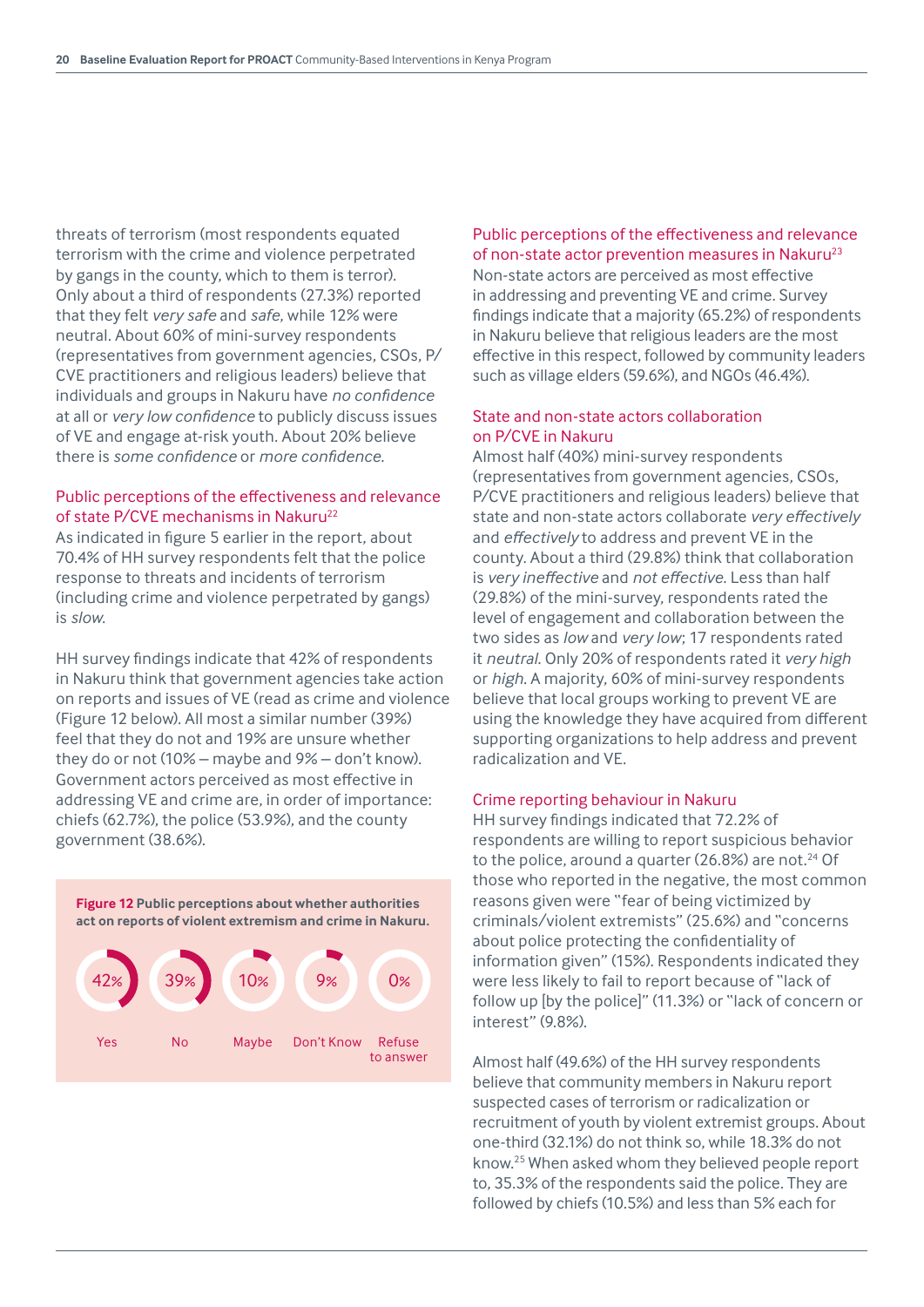<span id="page-20-0"></span>other actors, including Nyumba Kumi committees (2.5%), village elders (3%), and peace committees (3%).

#### Public perceptions of policing, human rights, and VE in Nakuru

More than half (55.1%) of the HH survey respondents believe that the police in Nakuru use unnecessary force when dealing with citizens in the county. Around 37.3% believe they do not use unnecessary force, while 7.8% stated that they did not know. A total of 57.3% of respondents in Nakuru believe that the police do not engage well with citizens (Figure 13). However, 42.6% believe they engage *very well*, *well*, or *fairly* with citizens.

**Figure 13 Perceptions about quality of police-citizens engagement—Nakuru.**

|               |       |     | $\%$  |
|---------------|-------|-----|-------|
| Very well     |       |     | 8.0%  |
| Well          |       |     | 26.6% |
| Fairly        |       |     | 8.0%  |
| Not so well   |       |     | 14.5% |
| Poorly        |       |     | 12.0% |
| Very poorly   |       |     | 8.5%  |
| No engagement |       |     | 22.3% |
|               | $0\%$ | 50% | 100%  |

#### Public perceptions of VE, organized crime, and conflict and social cohesion

Violent crimes are perceived as the most important security problem by respondents of the HH survey in Nakuru, followed by GBV and political violence. A 2018 study on urban violence carried out in Nakuru Municipality and Naivasha and Molo sub-counties also singled out crime and violence committed by gangs as the most significant security issues, followed by GBV and political violence.<sup>[26](#page-27-0)</sup>

Regarding the perception that poor socioeconomic conditions facilitate radicalization, researchers were interested in the existing programs to address these challenges. Less than half (38%) of respondents in Nakuru believe that young people have access to vocational training.

**Table 5 Public perceptions about key security and conflict issues in Nakuru.**

| Rating         | Violent<br>crimes | Gender-<br>based<br>violence | Electoral<br>political<br>violence |
|----------------|-------------------|------------------------------|------------------------------------|
| 7              | 46.6              | 34.8                         | 27.1                               |
| 6              | 30.3              | 35.6                         | 21.8                               |
| 5              | 4.5               | 5.5                          | 9.8                                |
| $\overline{4}$ | 3.8               | 4.3                          | 8.3                                |
| 3              | 6.8               | 7.5                          | 16.5                               |
| $\mathcal{P}$  | 7.3               | 9.8                          | 12.8                               |
|                | 0.8               | 2.5                          | 3.8                                |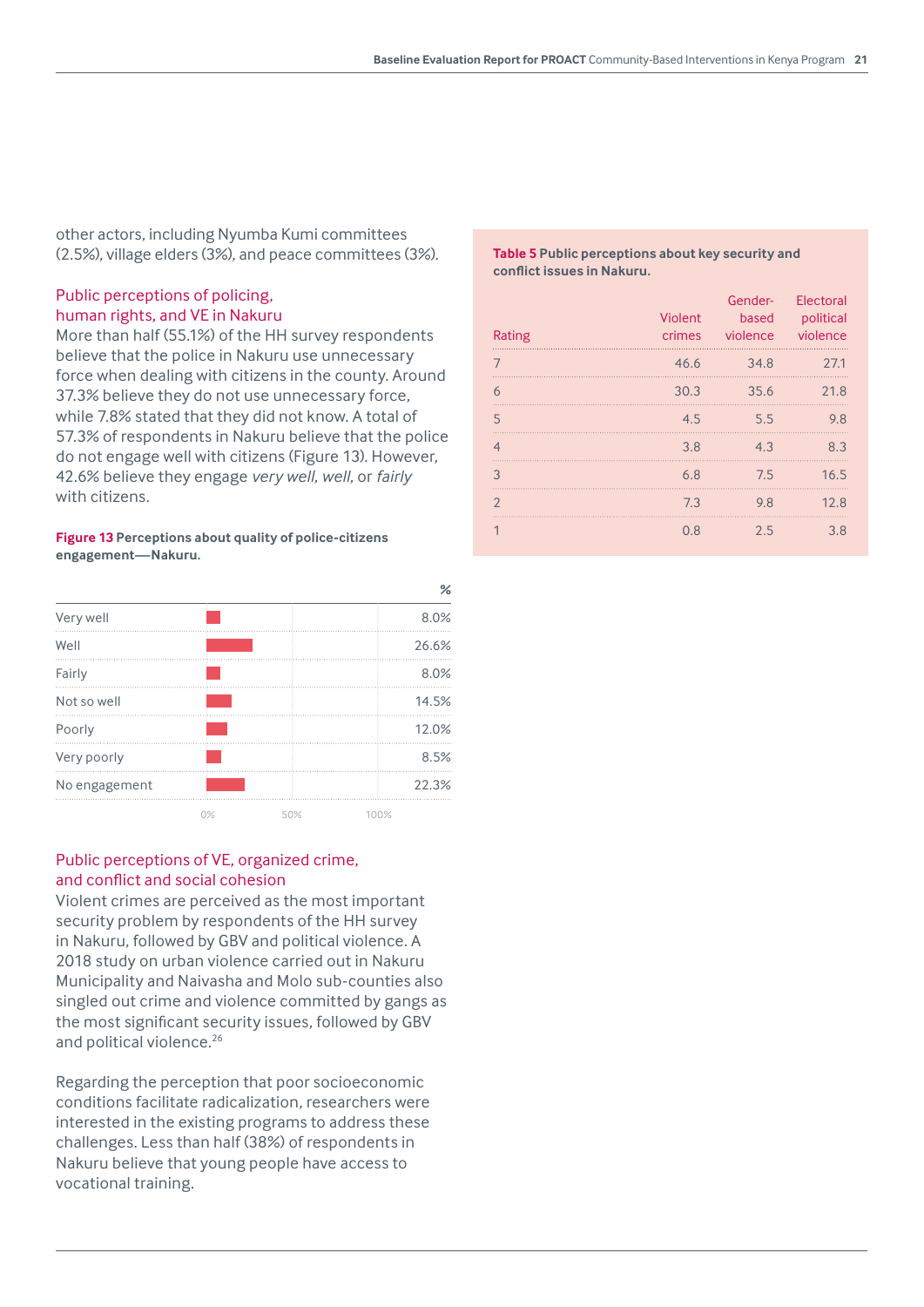## <span id="page-21-0"></span>**Support, rehabilitation, and mental health and psychosocial support facilities and services**

**The available MHPSS facilities in Kwale and Nakuru counties provide a substantial foundation to be built upon and supported technically, financially, and through policy, to better address the needs of persons affected by VE. However, Isiolo County has insufficient MHPSS facilities and services available to support persons affected by VE, and indeed, any other category of persons. The study mapped 10 MHPSS facilities in Kwale and established that eight of them have some capacities that can be strengthened or retooled to provide mental healthcare services to persons affected by VE. In Nakuru, nine of the facilities mapped appeared to be viable in this respect. All of the facilities indicated that they have safe and secure storage of physical client files but have no clear information security policies for the management of electronic files.**

The facilities in the three counties are a mix of government, NGO, faith-based, and private sector institutions, which specialize in providing care and support to psychiatric patients, GBV and IPV survivors, other clients affected by trauma, youth-in-conflict with the law, and substance abusers. Approaches used include individual counseling, family counseling, group therapy (e.g., trauma healing circles), community outreach, substance abuse treatment, and referral services. Three of the facilities in Kwale have a specific focus on alleged returnees, delinquent and at-risk youth, and families affected by VE.

Coast Education Center (COEC), Likoni Community Development Program (LICODEP), Mercy Corps, and Samba Sports Youth Agenda are some of the most prominent institutions providing MHPSS services that are tailored to the needs of people affected by VE in Kwale. Notable examples of approaches are COEC's women's focused trauma healing circles and Mercy Corp's intergenerational guidance and counseling approach. COEC's initiative focuses on supporting women experiencing VE-related trauma, including the loss of family members to al-Shabaab, through "trauma healing circles" facilitated by a professional psychologist. The trauma healing circles have helped participants to address their psychological distress and heal in preparation for reintegration into their communities. Mercy Corps work with local communities in Ukunda through mentors and community leaders

to provide guidance and counseling to individual alleged returnees. Its initiative also aims to help alleged returnees engage better with people in the community by addressing the fear and concerns people have about associating with them and/or their families. A Kwale County government facility administers methadone to recovering drug addicts.

In Nakuru, the Mid-Rift Human Rights Network and DIGNITY are implementing the Intersectoral Urban Violence Prevention (IUVP) Project, which has a significant focus on harnessing intersectoral MHPSS capacities and resources to support survivors of crime and violence.<sup>27</sup> The IUVP project is operating in several parts of Nakuru County, including Nakuru Town and Naivasha Town municipalities. One of the main lessons learned in the project's implementation is that many survivors of violence and trauma do not complete the recommended treatment regimen of five psychosocial support sessions with counselors. Societal stigma, prioritization by survivors and families of the physical health aspects of violence, and lack of resources to travel to the sessions explain the non-compliance.

Despite the growing drug problem there (see section 2.1), Isiolo does not have any rehabilitation or counseling centers. People seeking substance abuse rehabilitation and other forms of MHPSS have to travel to the neighboring counties of Meru and Laikipia to access services. However, two government staff consulted (key informants) told the study that the national and county governments are currently consulting on the strengthening of MHPSS systems and infrastructure in the county, which includes establishing a rehabilitation center. Notwithstanding the gaps and challenges, Isiolo CAP and CEF stakeholders are moving ahead and have established an initiative that works with religious leaders and other actors to provide informal counseling sessions to families, alleged returnees, and at-risk youth.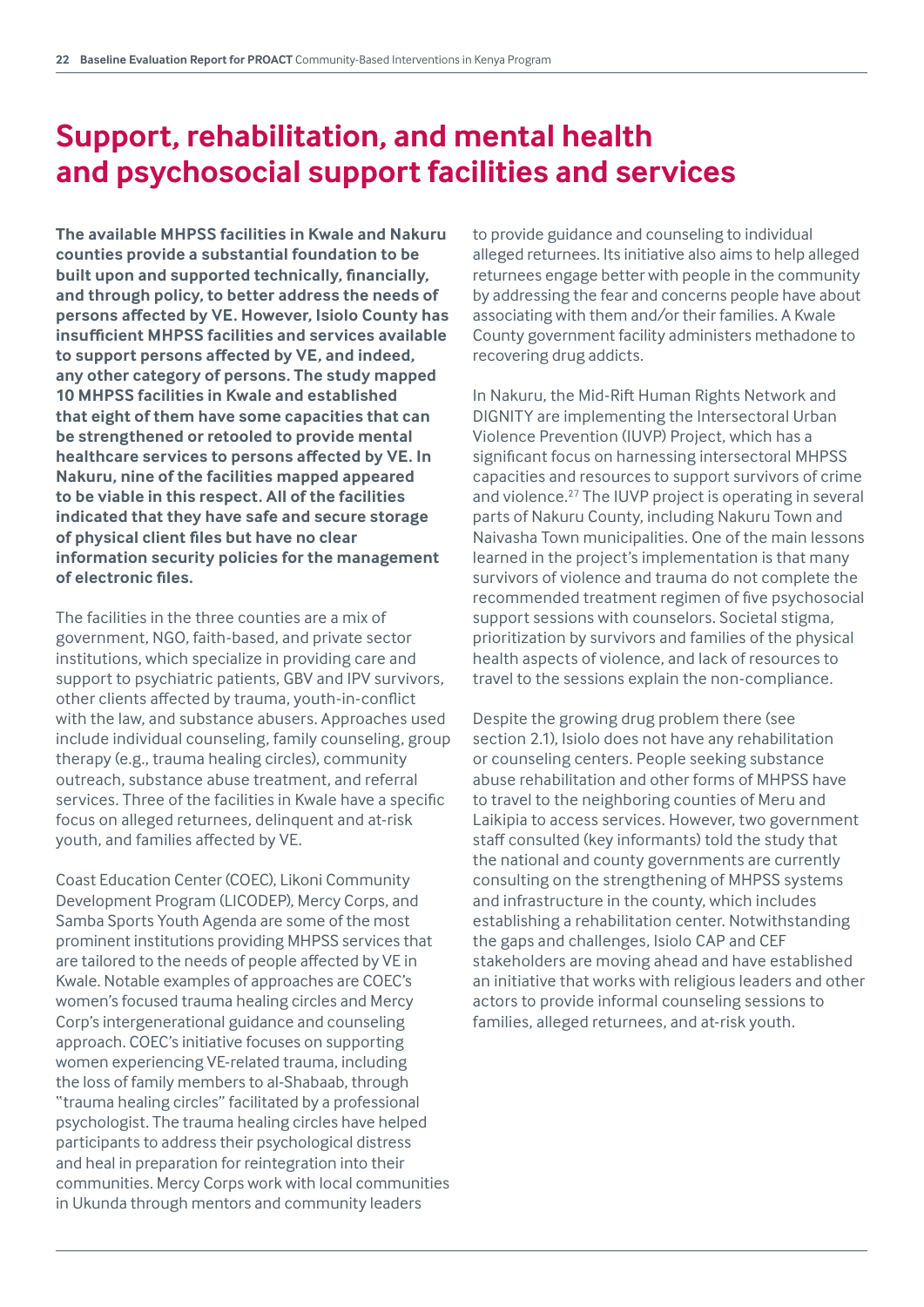#### <span id="page-22-0"></span>**3.1 Challenges and sustainability of mental health and psychosocial support services**

Except for COEC, LICODEP, Samba Sports Youth Agenda in Kwale, officials in nearly all MHPSS told the study that they could benefit from technical assistance in capacity building on VE and methods of assisting and handling alleged returnees and at-risk youth. The institutions also reported other significant challenges. For example, clients present with complex, multifaceted psychological and psychosocial conditions, family problems, and a lack of resources. MHPSS services also tend to be expensive and remain out of the reach of most people.

Several institutions indicated that they do not have sufficient numbers of trained counselors and support staff, and have to rely quite substantially on volunteers. They also do lack sufficient equipment and space. Funding gaps limit the quality and coverage of services they can provide. In terms of sustainability, most nonprofit institutions cannot operate on their own in the absence of donor support.

Valued for its cost-effectiveness, community-level peer-to-peer counseling is an approach that has not been sufficiently explored. In addition, working more through institutional partnerships, such as the Nakuru County Mental Health Technical Working Group can enhance coverage of services, skills transfer and sharing of resources. Others recommended the need to exploit the capacity of the Ministry of Health's community health volunteers, who have been trained to provide psychosocial support, trauma counseling, and make MHPSS-related referrals.

MHPSS practitioners indicated that there is a low level of official and public acknowledgment of the need for MHPSS and investment in this sub-sector.<sup>28</sup> Communities still stigmatize people with mental health conditions and illness, and the resulting shame prevents them and their families from seeking treatment and support. Overall, MHPSS has not been a major medical and public health priority of the government as evidenced by its low level of funding.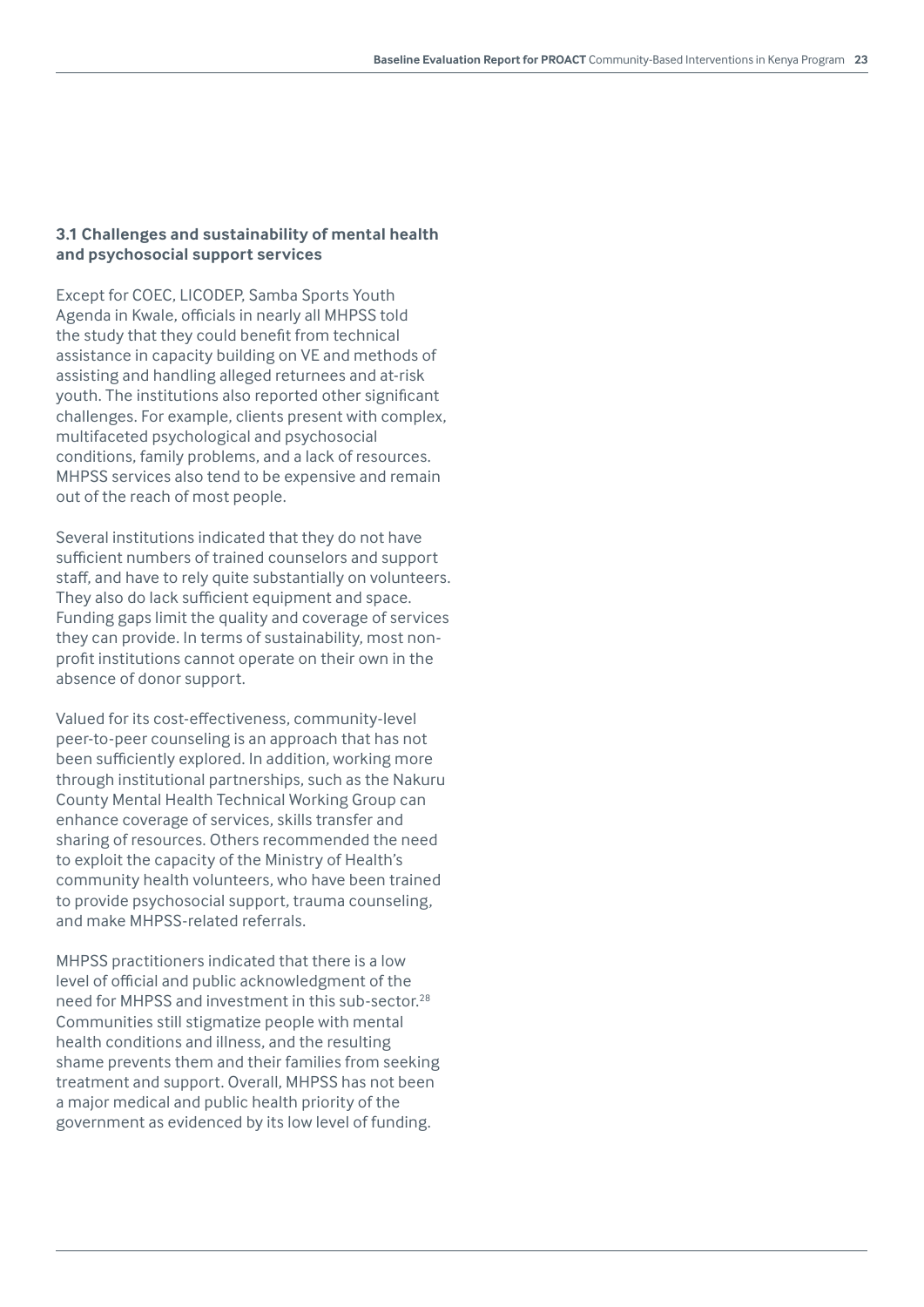## **Conclusion**

**Non-state actors are among the most important P/CVE actors in all the program counties. The coordination of CAPs is done via the CEFs as there is some donor funding for CSOs, making CSOs the face of the programs. Many of them cannot mobilize sufficient resources to implement P/ CVE interventions on their own. Despite having significant technical capacities, community-level security and conflict management mechanisms, including Nyumba Kumi committees, village elders, and sub-county peace forums, are largely ineffective in Isiolo and Kwale. Lack of funds to facilitate their work and concerns about the security of members affect the impact of these mechanisms in Kwale, even though they can play an important P/CVE role.** 

The data shows that public concern about ordinary crime and violence outweighs issues of radicalization and VE in all the program counties. Therefore, there is the risk that the public, whose support and cooperation programs such as PROACT depend on, perceive P/CVE programs as elitist initiatives with limited connection to people's lived experience of crime and violence. This disconnect could affect community ownership of P/CVE programs. In addition, the nexus between crime and VE in **Kwale** and **Nakuru** is a matter of concern that requires further exploration. While it has been more firmly established in the context of Isiolo there continue to be gaps in understanding it well. Perhaps what the public is missing, something that the study should have mined, is the nexus between unresolved conflicts and VE.

Online recruitment by al-Shabaab (and possibly other international terrorist groups) is emerging as a significant challenge in all the program counties that is difficult to address because of the challenges and concerns involved in monitoring the communications of individuals. There are no clear guidelines for schools, parents, or other caregivers, nor has there been sufficient public education on the issue.

There is a limited understanding and appreciation of the dynamics of radicalization and VE among parents, caregivers, teachers, etc., in all the program counties. Important opportunities to address and prevent the problem could slip by if they are not equipped with the right information and tools. This concern is also tied to the perceived association of dysfunctional family settings and poor parenting on the one hand, and vulnerability to radicalization and VE on the other.

MHPSS services for at-risk populations are weak in **Kwale** and **Nakuru** and almost non-existent in Isiolo. The facilities suffer from a lack of adequately trained personnel and operating resources. Moreover, the study established that MHPSS communities in **Isiolo** and **Kwale** do not have strong functional linkages to organizations and practitioners supporting at-risk youth. However, **Nakuru** is an exception as the Mid-Rift Human Rights Network, and other CSOs, are working together with the Nakuru County Mental Health Technical Working Group to address the link between violence and mental health.

There are gaps in the understanding of gendered dimensions of radicalization and recruitment by violent extremist groups in all the program counties, notable in the paucity of relevant studies. Although this study attempted to uncover these dynamics, PROACT and other P/CVE programs could benefit from more nuanced analyses of the gendered dimensions of radicalization and VE.

Drug abuse has been widely associated with vulnerability to VE in all the program counties. Yet the data and analysis demonstrate that the links between the two issues have not been established in the Kenyan context. The linkages between the two issues require more attention from P/CVE practitioners and researchers, psychologists, and law enforcement.

The success of P/CVE efforts in all the program counties depends significantly on the quality of police-citizen relations. However, the persistence of police abuses and poor police-citizen relations and engagement undermines the ongoing police reforms process and P/CVE efforts. Fear and the dislike of the police cause the public not to engage them and share critical information on crime and VE.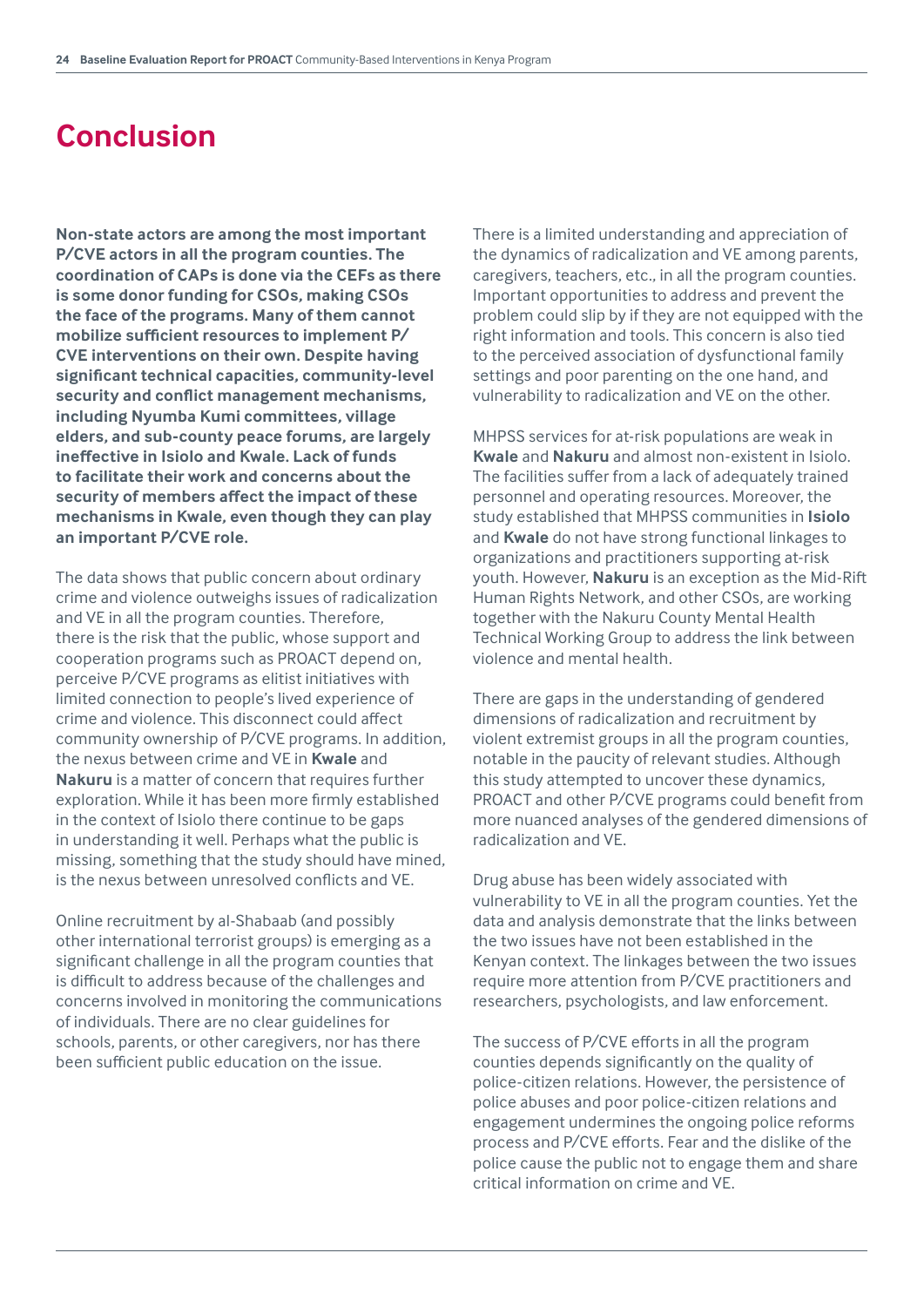<span id="page-24-0"></span>CAPS in the three counties are not being implemented as envisioned. This stems from the fact that governments in all the program counties are not fully invested in the idea of the CAPs. Although a latecomer, the Isiolo CAP appears to have gained the most traction, while those of **Kwale** and **Nakuru** are relatively stagnant.

Programs and initiatives such as Kazi Mtaani and Affirmative Action Funds that have been established to address youth unemployment and marginalization are relatively small in scale compared to the extent of the need.[29](#page-27-0) While P/CVE stakeholders in all the program counties view them as key to addressing the deprivations that make young people vulnerable to crime and terrorist recruitment, they are not designed as a diversion or exit programs and therefore cannot effectively target the hard-to-reach segment of youth who may be most vulnerable.

While poverty and unemployment are common factors in Kenya and other developing countries, their existence does not necessarily lead young people towards VE. It can therefore be concluded that other critical factors – divisive religious and ideological narratives—are also at play, especially in **Isiolo** and **Kwale**.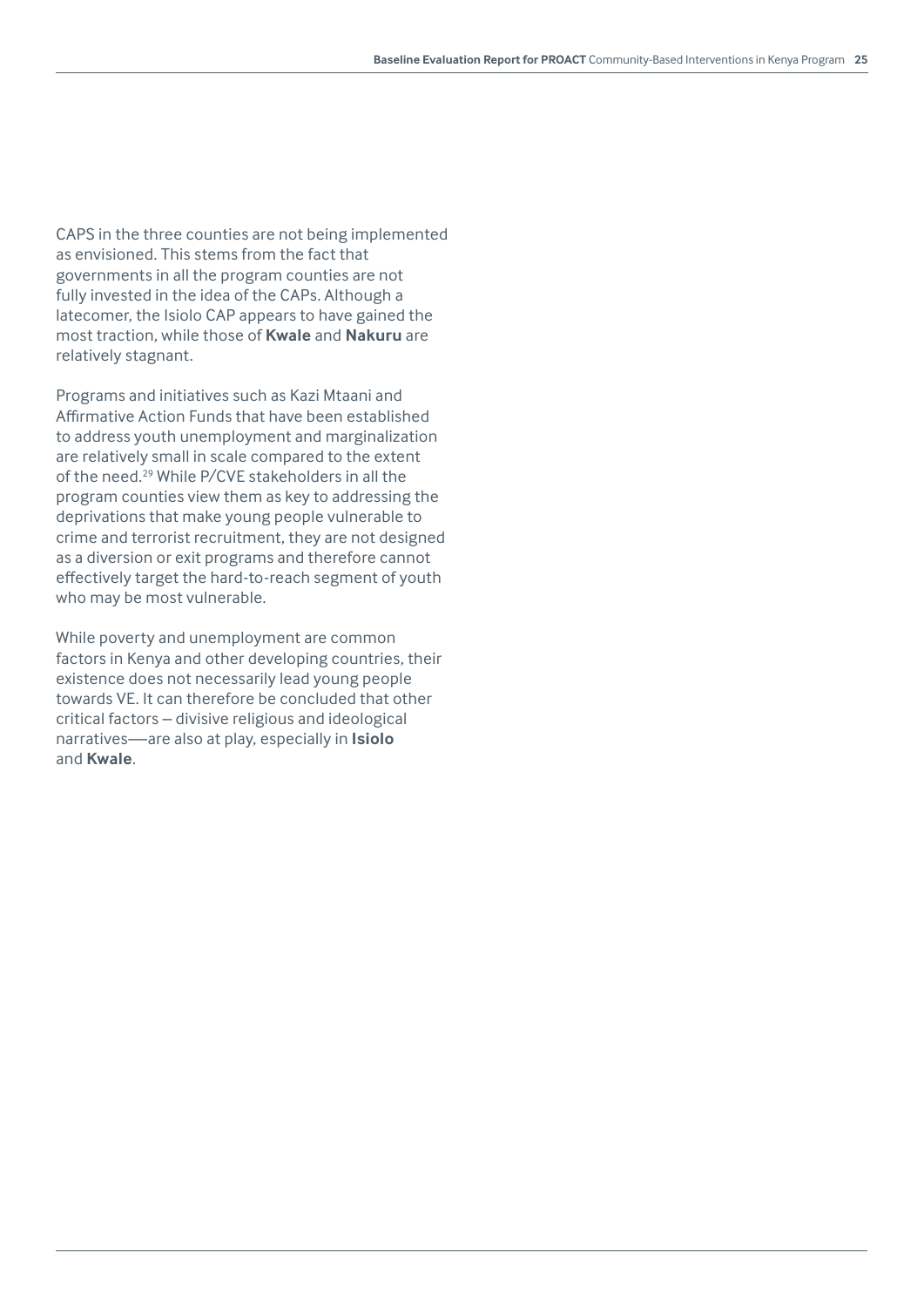# **Annex: Bibliography**

Act!, Report-assessment of Peace Committees (unpublished), 2020.

Anneli Botha, [Political socialization and terrorist radicalization among individuals who joined al-Shabaab in Kenya,](https://www.tandfonline.com/doi/abs/10.1080/1057610X.2014.952511?journalCode=uter20) 2014.

Centre for Human Rights and Policy Studies, [Conflict assessment report: peace security and stability \(PSS\)](https://www.chrips.or.ke/chrips/conflict-assessment-report-2017-peace-security-and-stability-pss-programme-kenya-2016-2020/)  [programme-Kenya 2016-2020](https://www.chrips.or.ke/chrips/conflict-assessment-report-2017-peace-security-and-stability-pss-programme-kenya-2016-2020/), 2017.

Danida, Program document Denmark-Kenya peace, security and stabilization program 2016-2020, 2016.

David M. Anderson, and Jacob McKnight, [Kenya at war: Al-Shabaab and its enemies in Eastern Africa](https://www.semanticscholar.org/paper/Kenya-at-war%3A-Al-Shabaab-and-its-enemies-in-Eastern-Anderson-McKnight/4ac2fcc933b17ea556fc7d7418b33380e660a691), 2015.

Kamau Wairuri, Ahlam Chemlali and Mutuma Ruteree, Urban Violence in Nakuru County, Kenya, Danish Institute Against Torture (DIGNITY), Midrift Hurinet and Centre for Human Rights and Policy Studies (CHRIPS) (2018).

DIGNITY, [Project proposal: scaling up intersectoral urban violence prevention](https://www.dignity.dk/en/dignitys-work/prevention-of-urban-violence/intersectoral-urban-violence-prevention/)

Independent Policing Oversight Authority, [Annual Report 2019](http://www.ipoa.go.ke/wp-content/uploads/2021/02/IPOA-Annual-Report-2018-2019-Web.pdf).

Building Resilience in Civil Society (BRIC) project countering violent extremism in Isiolo County: Enhancing the relationship between the police youth in Isiolo Central, (unpublished) 2019.

Institute for Strategic Dialogue, Proposal to Bureau of Counterterrorism for PROACT community-based intervention program, (unpublished) 2020.

Jeremy Lind, Patrick Mutahi, and Marjoke Oosterom, [Tangled ties: Al-Shabaab and political volatility in Kenya](https://www.semanticscholar.org/paper/Tangled-Ties%3A-Al-Shabaab-and-Political-Volatility-Lind-Mutahi/c0ade2f975eb8ffef7954a146eb9ce19956be194), 2015.

Mid-Rift Human Rights Network, [Reducing insecurity and violent extremism in the Northern and](https://midrifthurinet.org/reinvent/) [Coastal regions of Kenya \(RE-INVENT\)](https://midrifthurinet.org/reinvent/), 2020.

Office of the Auditor General, [Performance audit report on provision of mental healthcare services in Kenya,](https://www.oagkenya.go.ke/wp-content/uploads/2021/09/provision-of-mental-healthcare-services-in-Kenya-2017.pdf) 2017.

Sunguta West, [Ansar al-Sunna: a new militant Islamist group emerges in Mozambique](https://jamestown.org/program/ansar-al-sunna-a-new-militant-islamist-group-emerges-in-mozambique/), Terrorism Monitor, Vol. 16(12), 2018.

The Republic of Kenya, [Isiolo county action plan on prevention and countering violent extremism, 2018-2022,](https://strongcitiesnetwork.org/en/wp-content/uploads/sites/5/2019/08/CLEAN-ISIOLO_COUNTY_CVE_ACTION_PLAN.pdf) 2018.

The Republic of Kenya and Human Rights Agenda, [Kwale County action plan for countering violent extremism,](https://huria.ngo/sdm_downloads/kwale-county-action-plan-february-2017/) 2017.

UNDP, [Journey to violent extremism in Africa,](http://journey-to-extremism.undp.org/) 2017.

World Bank and others, [Isiolo county crime and violence rapid assessment](https://documents1.worldbank.org/curated/ar/915441587725684244/pdf/Isiolo-County-Crime-and-Violence-Rapid-Assessment.pdf), 2019.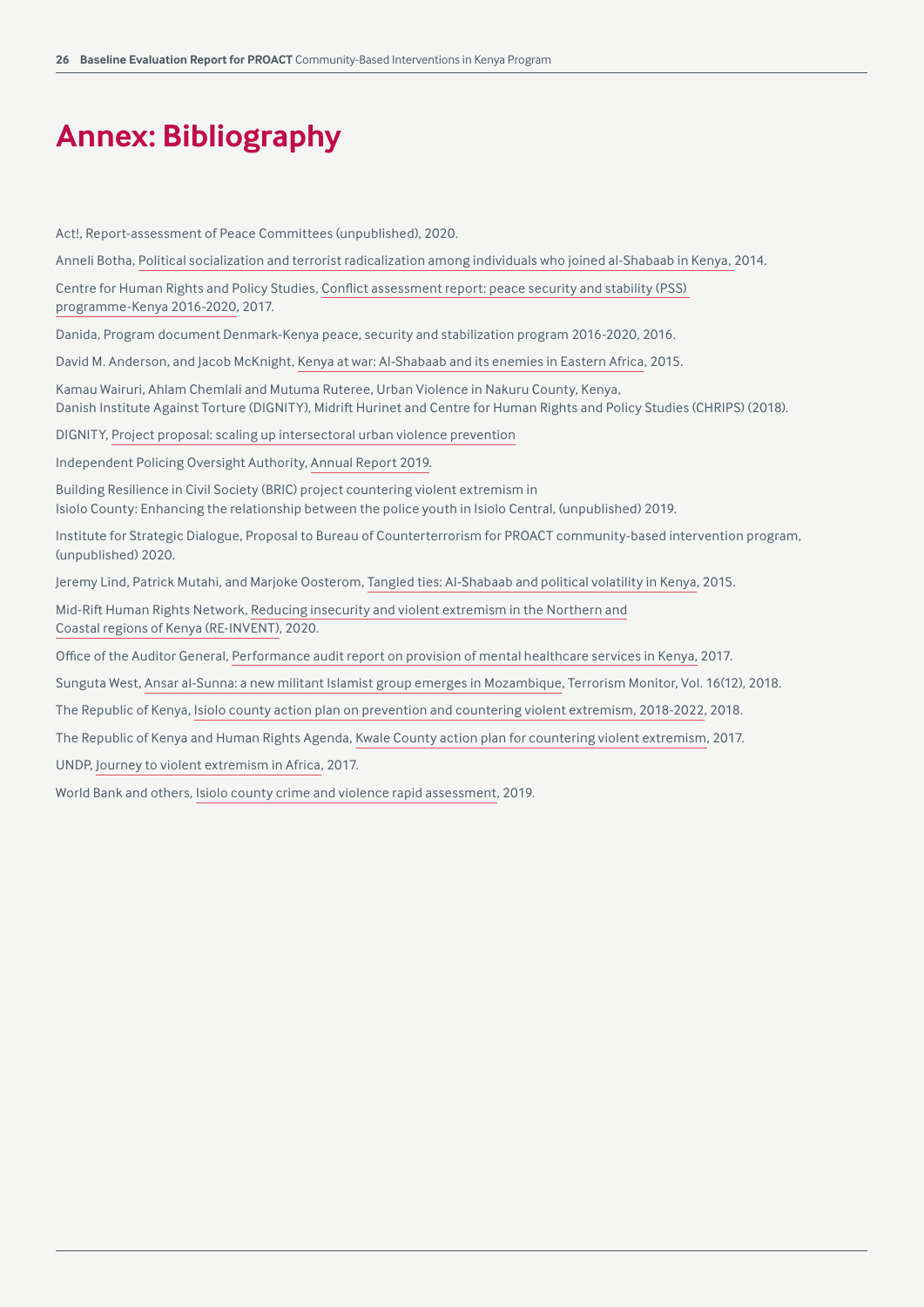## <span id="page-26-0"></span>**Endnotes**

- 1 Council on Foreign Relations, Backgrounder on Al-Shabab, [www.cfr.org/backgrounder/al-shabab](C:\Users\dpkalya\AppData\Local\Microsoft\Windows\INetCache\Content.Outlook\QS9324JM\www.cfr.org\backgrounder\al-shabab), 2021.
- [2](#page-6-0) The Conversation, [Why we did it: the Kenyan women and girls who joined al-Shabaab](https://theconversation.com/why-we-did-it-the-kenyan-women-and-girls-who-joined-al-shabaab-151592), 2021.
- [3](#page-6-0) UNDP, [Journey to Violent Extremism in Africa,](http://journey-to-extremism.undp.org/) 2017.
- [4](#page-6-0) Human Rights Watch, [Kenya Fails to Honor Human Rights Promises to UN](https://www.hrw.org/news/2019/07/25/kenya-fails-honor-human-rights-promises-un), 2019.
- [5](#page-6-0) There are two categories of sub-grants. 1. Main partners i.e. Act Change Transform (Act!) that is a research, monitoring and evaluation partner; Human Rights Agenda (HURIA) – leading PROACT activities in Kwale county; Midrift Hurinet – Nakuru county lead and Isiolo Peace Link (IPL) – Isiolo county led. 2. Innovation grantees (six in total supporting grassroots early prevention work targeting youth and women-focused interventions). They are: Youth Bila Noma (YBN) & Nakuru County Youth Bunge Forum (NCYBF) in Nakuru county; Sponsored Arts For Education (SAFE) Kenya & Jamii Action Centre (JAC) in Kwale and Pastoralists Women Livelihood Support (PWLS) & Isiolo Women of Faith (IWOF) in Isiolo county.
- [6](#page-6-0) SCN supports the US National Strategy for Counterterrorism that addresses violent extremism by strengthening local-level civil society prevention efforts and supporting the reintegration of former violent extremist offenders into society.
- [7](#page-9-0) Kwale: Bongwe-Gombato and Kibundani (Msambweni Sub-County) and Waa and Ng'ombeni (Matuga Sub-County). The adjoining Maweni-Likoni Sub-County, Mombasa County is also affected. Isiolo: Wabera Ward and Bulla Pesa Ward in Isiolo Sub-County, Cherab Ward in Merti Sub-County, and Kinna Ward in Garba Tula Sub-County. Nakuru: Kaptembwo Ward and Kivumbini Ward.
- [8](#page-11-0) Anneli B. (2014), Lind, Mutahi & Oosterom (2015), Anderson & McKnight (2015) and UNDP (2017).
- [9](#page-13-0) UNDP, [Journey to violent extremism in Africa,](https://journey-to-extremism.undp.org/) 2017.
- [10](#page-13-0) The Republic of Kenya and Human Rights Agenda, [Kwale County action plan for countering violent extremism,](https://huria.ngo/sdm_downloads/kwale-county-action-plan-february-2017/) 2017.
- [11](#page-14-0) Shifta was a secessionist armed group that wanted Somali-inhabited regions in Kenya to join greater Somalia. They were labelled shifta, a local name for bandits, by the Kenyan government.
- [12](#page-14-0) State P/CVE actors in Isiolo. Government: Isiolo County Government-Peace and Cohesion Department, National Government Administration Office, National Police Service, and Kenya Defense Forces. Donor Programs: Building Resilience in Civil Societies (BRICS) ( UK Government, Building Resilience against Violent Extremism (BRAVE) (US Government and The Peace Center of the Center for Sustainable Conflict Resolution), Peace, Security, and Stabilization Program (PSS) (Embassy of Denmark/Danida, and Act!) Program to Address Polarization, Radicalization, and Extremism (PROACT) (USDOS, ISD, and Act!), and the Niwajibu Wetu Program (USAID and DAI). Other actors: British Army.
- [13](#page-15-0) Non-state P/CVE actors in Isiolo. CBOs, NGOs, and faith-based organizations (FBOs): Council of Imams and Madrassa Teachers, HORN International Institute for Strategic Studies, Interfaith and Women of Faith Networks, Inter-Religious Council of Kenya, Isiolo Council of Elders, Isiolo Peace Link, Isiolo Nasib Youth Merti, Integrated Development Program, Nomadic Women for Sustainable Development, Program for Christian-Muslim Relations in Africa, and the Strong Cities Network.
- 14 The Likert scale is a psychometric scale widely used in research through questionnaires. In this scale, 1 denotes the lowest and 7 the highest in terms of priority or causal factor.
- [15](#page-16-0) MRC is not seen as a terrorist but a violent group.
- [16](#page-16-0) Divisive religious ideologies are the sum of religious ideologies (19%) and religious divisions (6.5%).
- [17](#page-16-0) State P/CVE actors in Kwale. Government: Kwale County Government-Countering Violent Extremism Desk, National Government Administration Office, National Police Service, and National Counterterrorism Center.

Donors Programs: Assisted Voluntary Return and Integration Program (AVRI) (International Organization for Migration), BRICS II (UK Government, Mercy-Corp, and Wasafiri), BRAVE (US Government and the Peace Center of the Center for Sustainable Conflict Resolution), Kenya NIWETU Program (USAID, Search for Common Ground, and Haki Africa), PSS (Danida and Act!), and PROACT (USDOS, ISD, and Act!).

- [18](#page-17-0) Non-state P/CVE actors in Kwale. CBOs, NGOs, and FBOs: Amadia Muslim Mission, Coast Education Center, Coast Interfaith Council of Clerics, Council of Imams and Preachers of Kenya, Gombato Youth Focus, Haki Africa, Human Development Agenda, Human Rights Agenda, Jamii Action Center, Kenya Red Cross.
- [19](#page-17-0) UNDP, [Journey to violent extremism in Africa,](http://journey-to-extremism.undp.org/) 2017.
- [20](#page-18-0) Mungiki and Kamjesh are criminal gangs that have existed and operated in Nairobi and Nakuru and other parts of the country for around two decades. Both gangs have been linked to violent crimes, including murders, kidnappings, political violence, and are reportedly heavily involved in extorting public transport sector operators.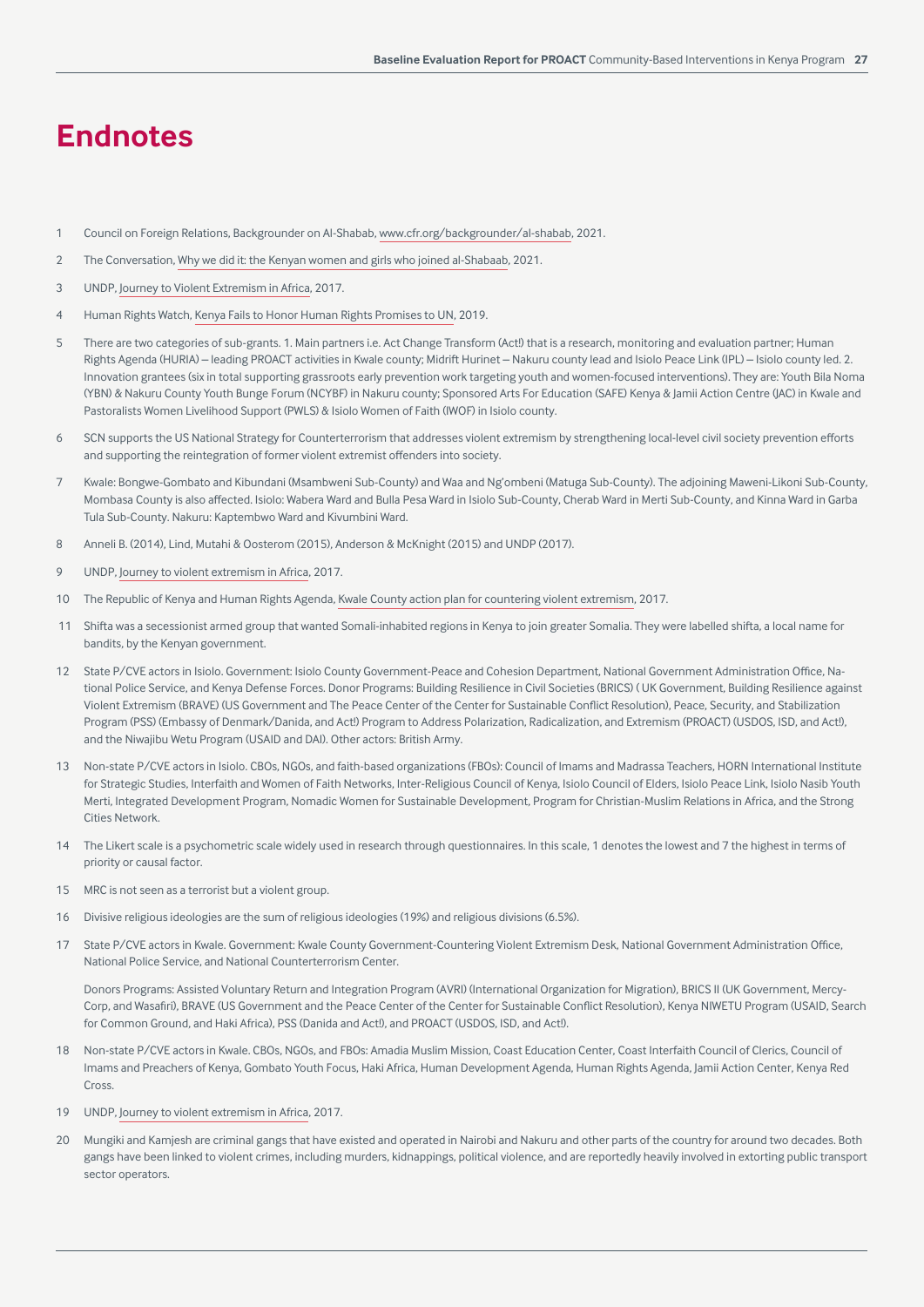- <span id="page-27-0"></span>[21](#page-18-0) It is likely that the large minorities that believe radicalization is taking place and is on the rise, have either been keenly following media reports of arrests of people suspected to be involved in terrorism or also misunderstood the relevant question, equating the grooming of young people by gangs to the phenomenon of terrorist radicalization. That most people believe there is no radicalization is taking place in the country resonates with the fact that there is scant information available to the public about the activities of violent extremists in the country, but people working at the intersections of crime, violence, and religion know otherwise.
- [22](#page-19-0) State P/CVE actors in Nakuru. Government: Nakuru County Government-Countering Violent Extremism Desk, National Government Administration Office, National Police Service, and National Counterterrorism Center. Donors Programs: Peace, Security, and Stabilization Program-PSS (Danida and Act!), and Program to Address Polarization, Radicalization, and Extremism-PROACT (USDOS, ISD, and Act!).
- [23](#page-19-0) Non-state P/CVE and conflict actors in Kwale. CBOs, NGOs, and FBOs: Center for Conflict Resolution, Center for Transformational Leadership, Catholic Justice and Peace Commission, Mid-Rift Human Rights Network/DIGNITY, Psychiatric Disability Organization, Peace, Reconciliation, and Rehabilitation Initiative, Resource Conflict Institute, Supreme Council of Kenya Muslims, and SCN. Private sector: Nakuru Business Association.
- [24](#page-19-0) These findings show there is a high reporting rate. However, it is likely respondents who answered affirmatively were probably affected by social desirability bias i.e., wanting to be viewed favorably by researchers.
- [25](#page-19-0) As indicated elsewhere in this section, it is highly probable that respondents equated "suspected cases of terrorism" to the crime and violence committed by gangs and "suspected cases of radicalization" to the grooming processes gangs use to recruit members when responding to the relevant survey question.
- [26](#page-20-0) Danish Institute Against Torture, [Urban Violence in Nakuru County, Kenya](https://www.dignity.dk/wp-content/uploads/pubseries_no16.pdf  ), 2018.
- [27](#page-21-0) Danish Institute Against Torture, [Urban Violence in Nakuru County, Kenya](https://www.dignity.dk/wp-content/uploads/pubseries_no16.pdf  ), 2018.
- [28](#page-22-0) Republic of Kenya/Office of the Auditor General, [Performance audit report on provision of mental healthcare services in Kenya,](https://www.oagkenya.go.ke/wp-content/uploads/2021/09/provision-of-mental-healthcare-services-in-Kenya-2017.pdf) 2017.
- [29](#page-24-0) National Hygiene program that has been designed to respond to the Covid-19 pandemic by improving hygiene in the communities and providing youth with incomes to cushion them from the economic impacts of the pandemic.